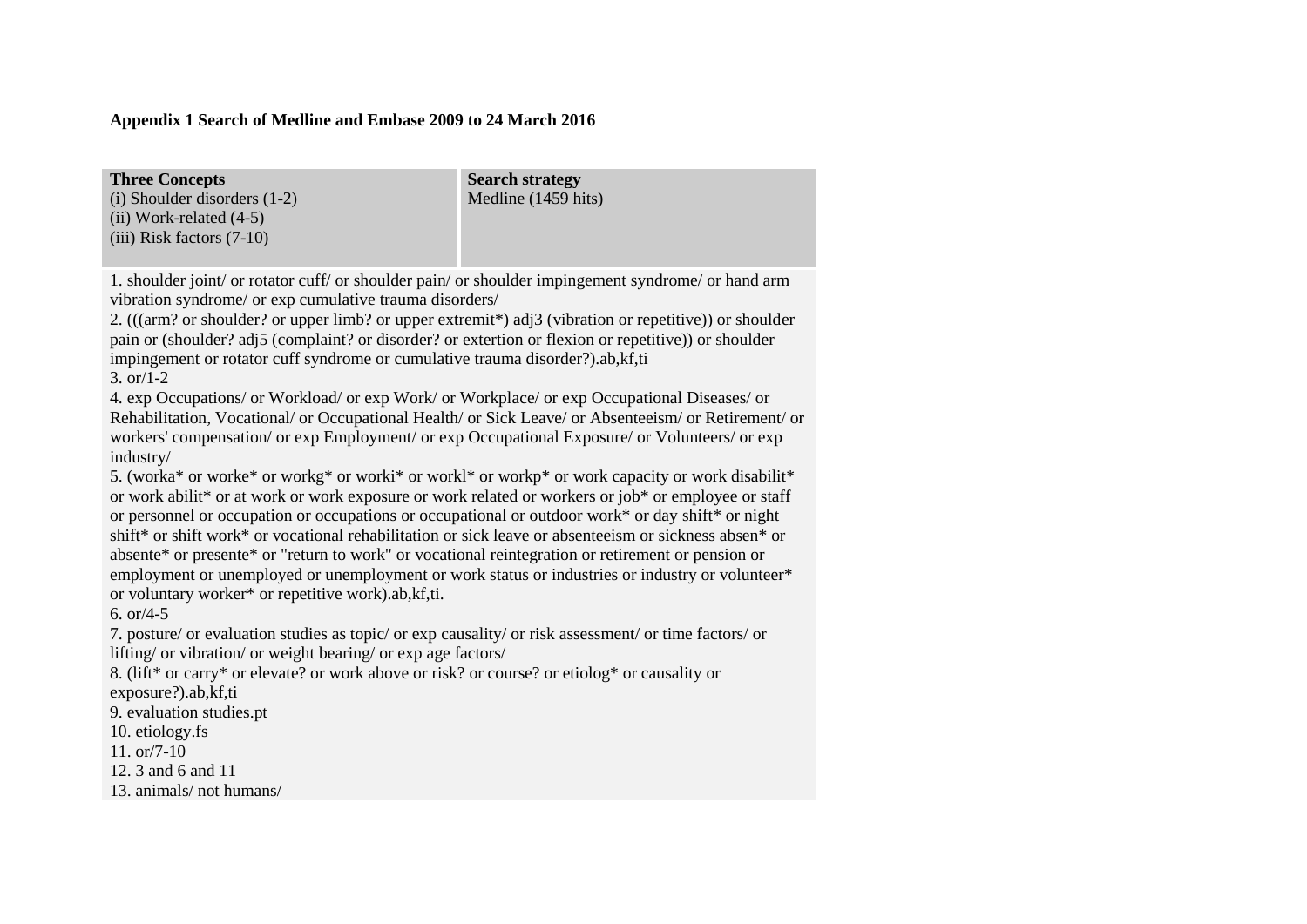14. 12 not 13 15. limit 14 to yr="2009-Current"

Shoulder disorders (1-2) Work-related (4-6) Risk factors (8-10)

1. \*shoulder/ or exp \*rotator cuff/ or \*shoulder pain/ or \*shoulder impingement syndrome/ or \*hand arm vibration/ or exp \*cumulative trauma disorder/

2. (((arm? or shoulder? or upper limb? or upper extremit\*) adj3 (vibration or repetitive)) or shoulder pain or (shoulder? adj5 (complaint? or disorder? or extertion or flexion or repetitive)) or shoulder impingement or rotator cuff syndrome or cumulative trauma disorder?).ab,kw,ti 3. or/1-2

4. exp Occupation/ or exp Work/ or exp Occupational Disease/ or exp Occupational exposure/ or workman compensation/ or Volunteer/ or industry/

5. (worka\* or worke\* or workg\* or worki\* or workl\* or workp\* or work capacity or work disabilit\* or work abilit\* or at work or work exposure or work related or workers or job\* or employee or staff or personnel or occupation or occupations or occupational or outdoor work\* or day shift\* or night shift\* or shift work\* or vocational rehabilitation or sick leave or absenteeism or sickness absen\* or absente\* or presente\* or "return to work" or vocational reintegration or retirement or pension or employment or unemployed or unemployment or work status or industries or industry or volunteer\* or voluntary worker\* or repetitive work).ab,kw,ti.

6. "Occupational Health and Industrial Medicine ".ec.

7. or/4-6

8. body posture/ or evaluation study/ or risk assessment/ or time/ or biomechanics/ or vibration/ or weight bearing/ or etiology/

9. (lift\* or carry\* or elevate? or work above or risk? or course? or etiolog\* or causality or exposure?).ab,kw,ti

10. et.fs

11. or/8-10

12. 3 and 7 and 11

13. (animal/ or animal experiment/ or animal model/ or nonhuman/ or rat/ or mouse/ or (rat or rats or mouse or mice).ti.) not human/

14. 12 not 13

15. limit 14 to yr="2009-Current"

Embase (1993 hits)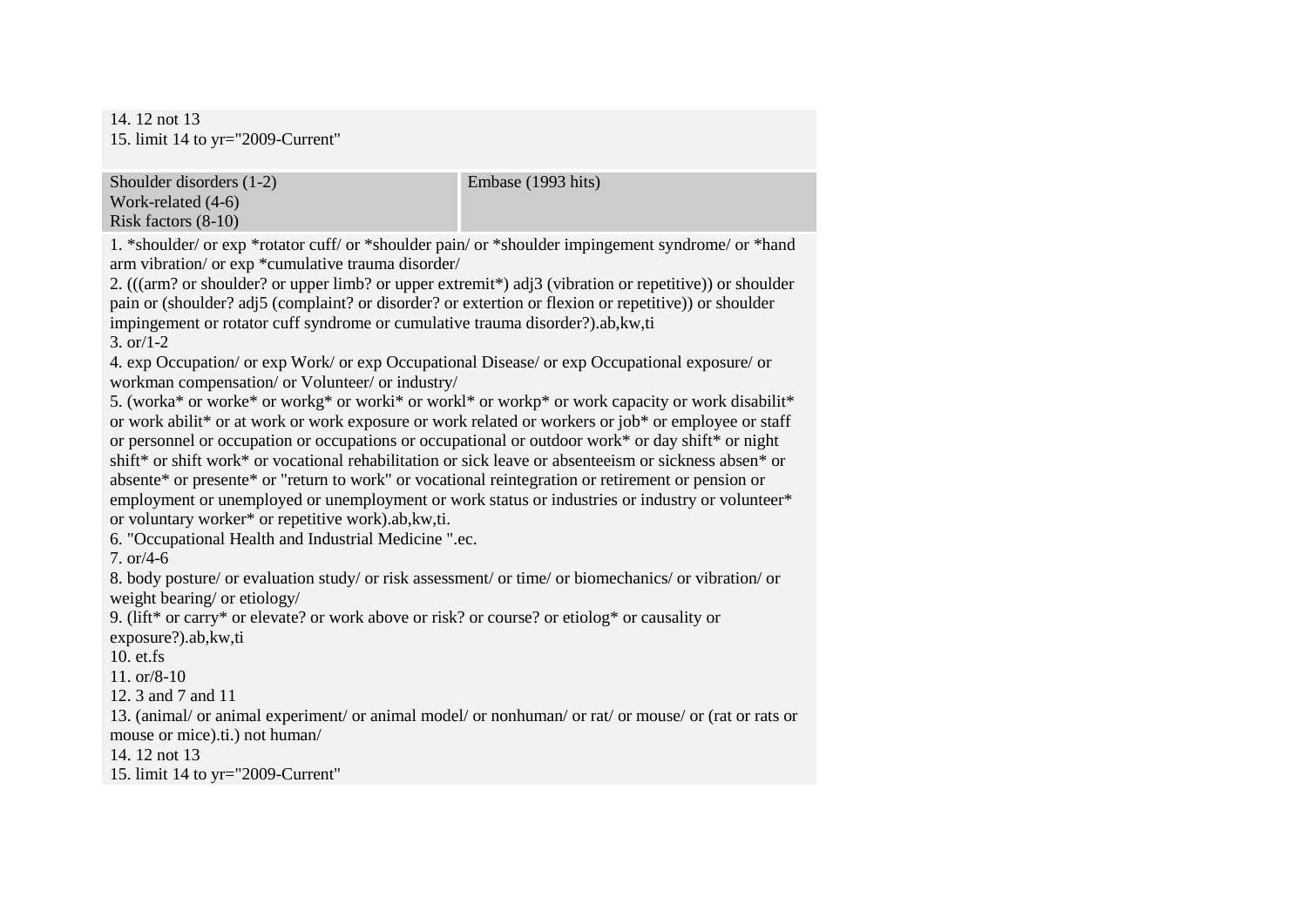|                | дррсния 2 местоиогоднат quanty assessment |                                                                              |
|----------------|-------------------------------------------|------------------------------------------------------------------------------|
|                | <b>Study population</b>                   |                                                                              |
| 1              | Study groups defined                      | Positive if at least 2 of the following 3 items in both groups were reported |
|                |                                           | at baseline: age, sex; sport/leisure time exposure                           |
| $\overline{2}$ | Participation $\geq 70\%$                 | Positive if the participation of both the exposed and unexposed groups was   |
|                |                                           | $\geq 70\%$                                                                  |
| 3              | Number case $\geq 50$                     | Positive if the total number of cases was $\geq 50$                          |
|                | Assessment of exposure                    |                                                                              |
| $\overline{4}$ | Exposure measurement                      | Positive if the exposure was clearly defined and measured for at least two   |
|                |                                           | of the three aspects, i.e. duration, frequency, and intensity                |
| 5              | Dose-response                             | Positive if the assessment of exposure was described and assessed at         |
|                |                                           | minimal three exposure categories (dose-response)                            |
| 6              | Blind for outcome status                  | Positive if the exposure was assessed by an independent person, not based    |
|                |                                           | on self-report and not aware of outcome                                      |
|                | <b>Assessment outcome</b>                 |                                                                              |
| $\tau$         | Outcome definition                        | Positive if the outcome was clearly defined (case definition provided)       |
|                |                                           |                                                                              |
| 8              | Assessment method                         | Positive if the method of assessment was suitable (clinically defined        |
|                |                                           | disorder)                                                                    |
| 9              | Blind for exposure status                 | Positive if the outcome was measured without knowledge of the exposure       |
|                |                                           | status by an independent person                                              |
|                | <b>Study design</b>                       |                                                                              |
| 10             | Longitudinal                              | Positive if the study design was prospective or retrospective cohort         |
| 11             | Inclusion and exclusion                   | Positive if inclusion and exclusion criteria for participants were described |
|                | criteria                                  |                                                                              |
| 12             | Follow-up period $\geq 1$ year            | Positive if the follow-up period was $\geq 1$ year                           |
| 13             | Info completers versus                    | Positive if demographic information was given for completers and             |
|                | withdrawals                               | withdrawals                                                                  |
|                | Data analysis                             |                                                                              |
| 14             | Data presentation                         | Positive if risk estimates were presented or when raw data were given that   |
|                |                                           | allow the calculation of risk estimates with confidence intervals            |
| 15             | Consideration of                          | Positive if the confounders that were considered were described and          |
|                | confounders                               | analysed                                                                     |
| 16             | Control for confounding                   | Positive if the method used to control for confounding was described         |

## **Appendix 2 Methodological quality assessment**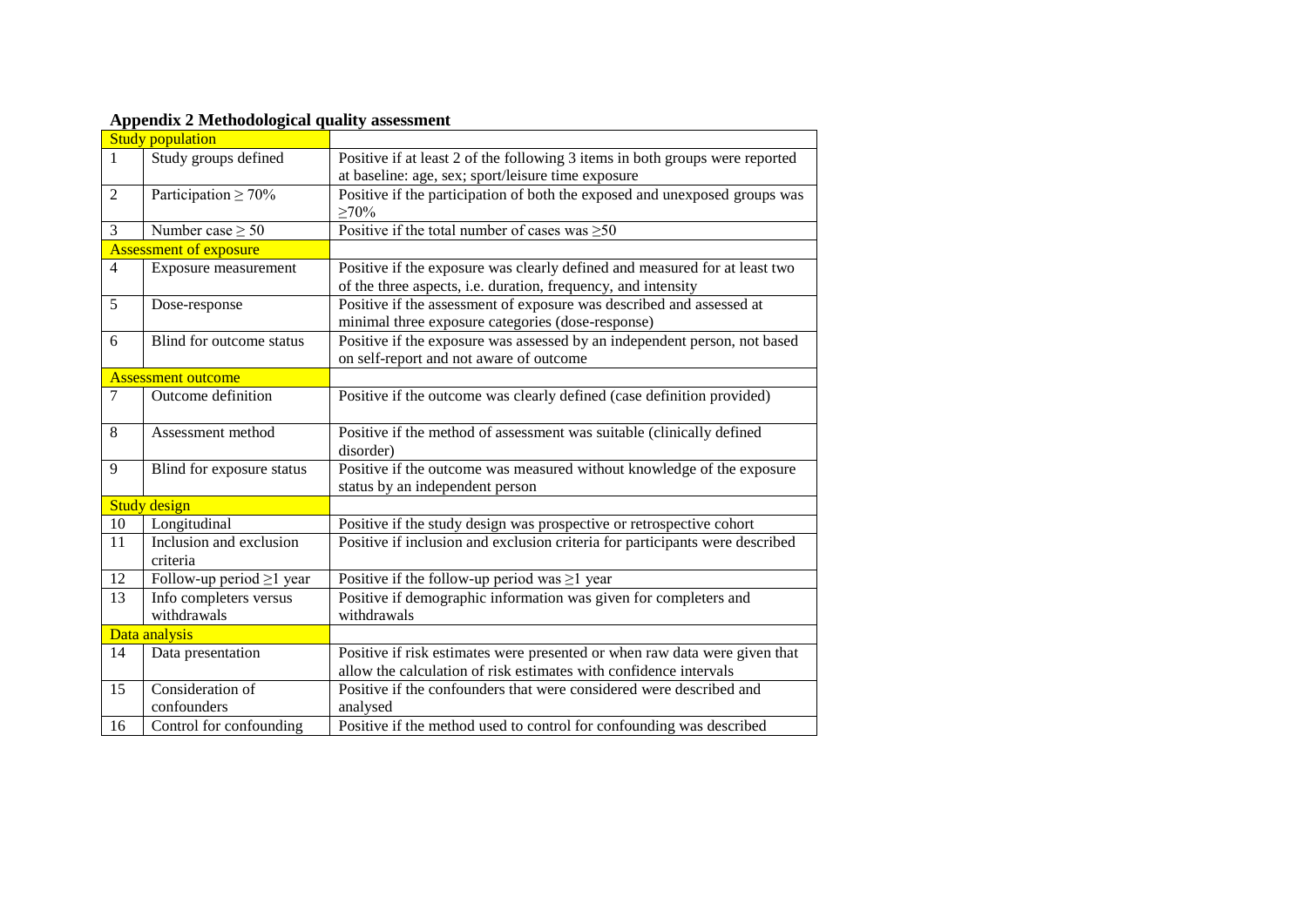|  |  |  |  |  |  | Appendix 3 Studies reporting on the occurrence of specific shoulder disorders across occupations in exposed versus reference population |  |
|--|--|--|--|--|--|-----------------------------------------------------------------------------------------------------------------------------------------|--|
|  |  |  |  |  |  |                                                                                                                                         |  |
|  |  |  |  |  |  |                                                                                                                                         |  |
|  |  |  |  |  |  |                                                                                                                                         |  |

| Author (reference)        | Study                  | <b>Exposed population</b>                                              | Reference population                                                                             | <b>Disease</b> | <b>OR</b> | 95%CI         |  |
|---------------------------|------------------------|------------------------------------------------------------------------|--------------------------------------------------------------------------------------------------|----------------|-----------|---------------|--|
|                           | design                 |                                                                        |                                                                                                  | $(diagnosis*)$ |           |               |  |
| Luopajärvi 1979<br>(13)   | $\overline{\text{CS}}$ | Female assembly line workers in a<br>food production factory $(N=152)$ | Female shop assistants $(N=133)$                                                                 | BT/ST          | 2.45      | 0.86-6.98     |  |
| Park 1992                 | $\overline{CC}$        | Frame/body assembly work $(N=13)$                                      | Controls with one or more insurance                                                              | <b>RCS</b>     | 2.0       | $1.1 - 3.8$   |  |
| (14)                      |                        | Trim/chassis assembly work $(N=36)$                                    | claims for other causes $(N=?)$                                                                  |                | 1.7       | $1.1 - 2.6$   |  |
|                           |                        | Sewing work $(N=23)$                                                   |                                                                                                  |                | 2.5       | $1.4 - 4.5$   |  |
|                           |                        | Pressing stamping work $(N=39)$                                        |                                                                                                  |                | 3.3       | $2.1 - 5.1$   |  |
|                           |                        | Assembly stamping work $(N=19)$                                        |                                                                                                  |                | 2.1       | $1.2 - 3.7$   |  |
| Nordander 1999            | CS                     | Fish processing workers                                                | Employees in municipal workplaces                                                                | <b>ST</b>      | 3.14      | 1.56-6.32     |  |
| (15)                      |                        | $(N=322)$                                                              | $(N=337)$                                                                                        | IT             | 4.19      | 1.80-9.72     |  |
|                           |                        |                                                                        |                                                                                                  | <b>BT</b>      | 2.18      | 1.08-4.41     |  |
| <b>Frost 1999</b><br>(16) | CS                     | Slaughterhouse workers (N=576)                                         | Repairmen or chemical workers with<br>light manual or supervisory in chemical<br>plant $(N=398)$ | <b>SIS</b>     | 5.27      | 2.09-13.26    |  |
| Kaergaard 2000            | $\overline{\text{CS}}$ | Sewing machine operators $(N=238)$                                     | Workers with supervisory jobs, service                                                           | <b>RCT</b>     | 2.63      | $1.08 - 6.35$ |  |
| (17)                      |                        |                                                                        | jobs, office workers and other workers                                                           |                |           |               |  |
|                           |                        |                                                                        | with varied non-repetitive work $(N=357)$                                                        |                |           |               |  |
| <b>Wang 2005</b><br>(18)  | CS                     | Female betel pepper leaf cullers<br>$(N=20)$                           | Female non-cullers $(N=47)$                                                                      | <b>SIS</b>     | 3.02      | 0.99-9.24     |  |
| Melchior 2006<br>(19)     | $\overline{\text{CS}}$ | Manual occupation $(N=1,160)$                                          | Non-manual occupation $(N=1,496)$                                                                | RCS            | 1.76      | $1.32 - 2.34$ |  |
| Kaerlev <sub>2008</sub>   | Cohort                 | Fishermen $(N=8,040)$                                                  | Officers $(N=10, 436)$                                                                           | <b>RCS</b>     | 2.53      | 1.50-4.29     |  |
| (20)                      |                        | Non-officers $(N=11, 037)$                                             |                                                                                                  |                | 1.31      | $0.74 - 2.29$ |  |
| Seidler 2011              | $\overline{CC}$        | Construction or interior workers (>10                                  | Service workers                                                                                  | ST             | 11.5      | $2.5 - 52.5$  |  |
| (21)                      |                        | years; N=487)                                                          | $N=?$                                                                                            | (lesion)       |           |               |  |
|                           |                        | Metal workers                                                          | Service workers                                                                                  | <b>ST</b>      | 2.5       | $1.3 - 4.9$   |  |
|                           |                        | $(>10 \text{ years}; N=482)$                                           | $N=?$                                                                                            | (lesion)       |           |               |  |
| Grzywacz, 2012            | CS                     | Poultry processing workers                                             | Non-poultry manual labour workers                                                                | <b>RCS</b>     | 0.95      | $0.62 - 1.45$ |  |
| (22)                      |                        | $(N=?)$                                                                | $(N=?)$                                                                                          |                |           |               |  |
| Rosenbaum 2013            | CS                     | Poultry processing workers                                             | Non-poultry manual labour workers                                                                | <b>RCS</b>     | 1.51      | $0.91 - 2.51$ |  |
| (23)                      |                        | $(N=289)$                                                              | $(N=227)$                                                                                        |                |           |               |  |
| Chung 2013                | Cohort                 | Nurses (N=3914, primary female)                                        | Individuals whose occupation was                                                                 | RCS            | 4.33      | 2.51-7.47     |  |
| (24)                      |                        |                                                                        | not nursing and included both working                                                            |                |           |               |  |
|                           |                        |                                                                        | and non-working $(N=?)$                                                                          |                |           |               |  |
|                           |                        |                                                                        | subjects $(N=11.774;$ primary female)                                                            |                |           |               |  |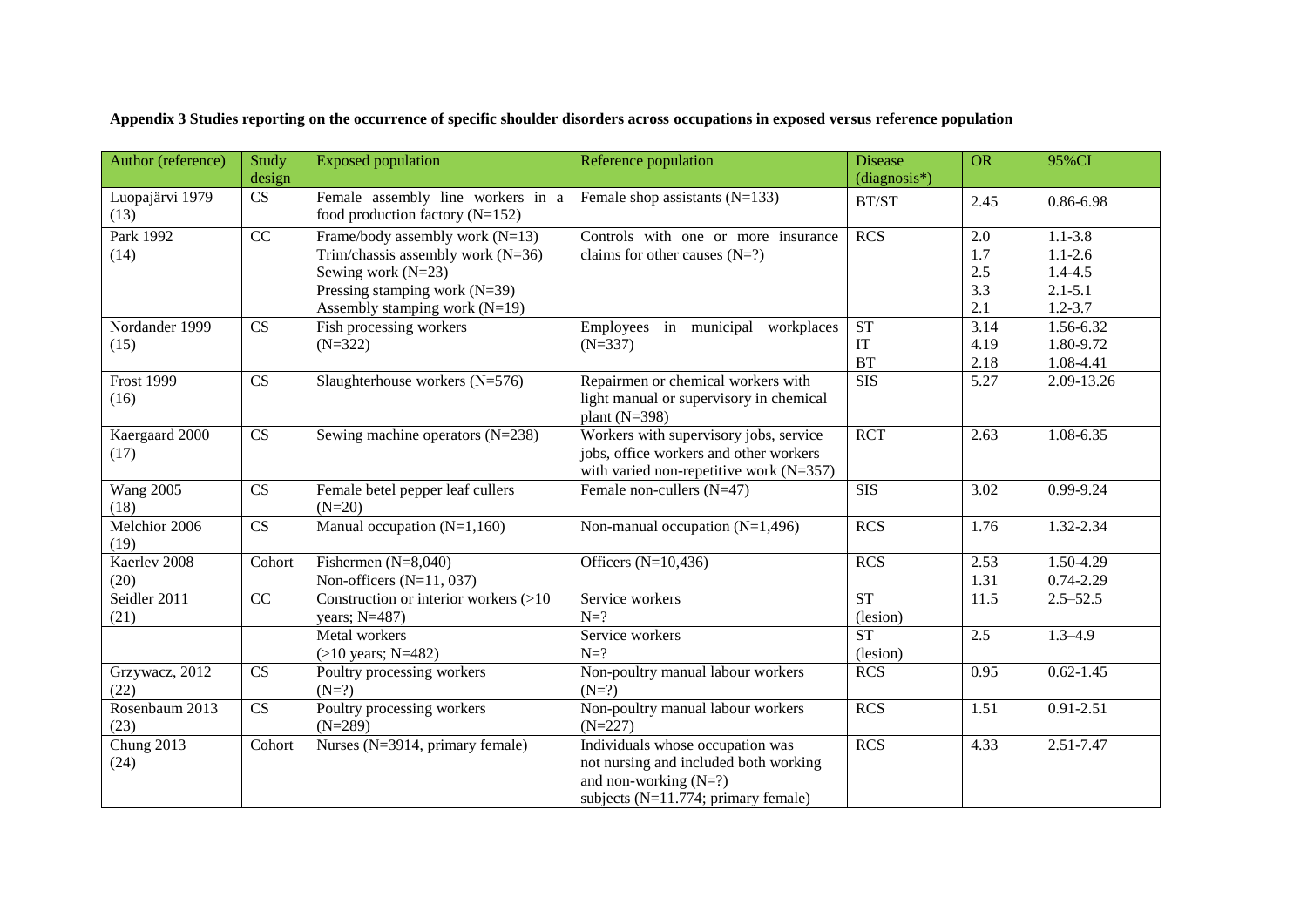| Hsiao 2015   | $\cap$<br>ഄഄ  | Army $(N=4,897,019)$      | Navy $(N=3,587,430)$         | <b>SIS</b>       | 1.42 | 1.39-1.46     |
|--------------|---------------|---------------------------|------------------------------|------------------|------|---------------|
| (25)         |               | Air Force $(N=3,513,408)$ |                              |                  | 1.46 | . .42-1.50    |
|              |               | Marines $(N=1.770.677)$   |                              |                  | 1.31 | . 26-1.36     |
| Sansone 2015 | $\cap$<br>CS. | Female cashiers           | Female supermarket customers | <b>RCS</b>       | 0.84 | $0.53 - 1.33$ |
| (26)         |               | $(N=199)$                 | $(N=304)$                    | (calcifications) |      |               |

\* Diagnoses

RCS(T): rotator cuff syndrome (tendinitis)

IT : infraspinatus tendinitis

ST : shoulder tendinitis; supraspinatus tendinitis

SIS : subacromial impingement syndrome

BT : biceps tendinitis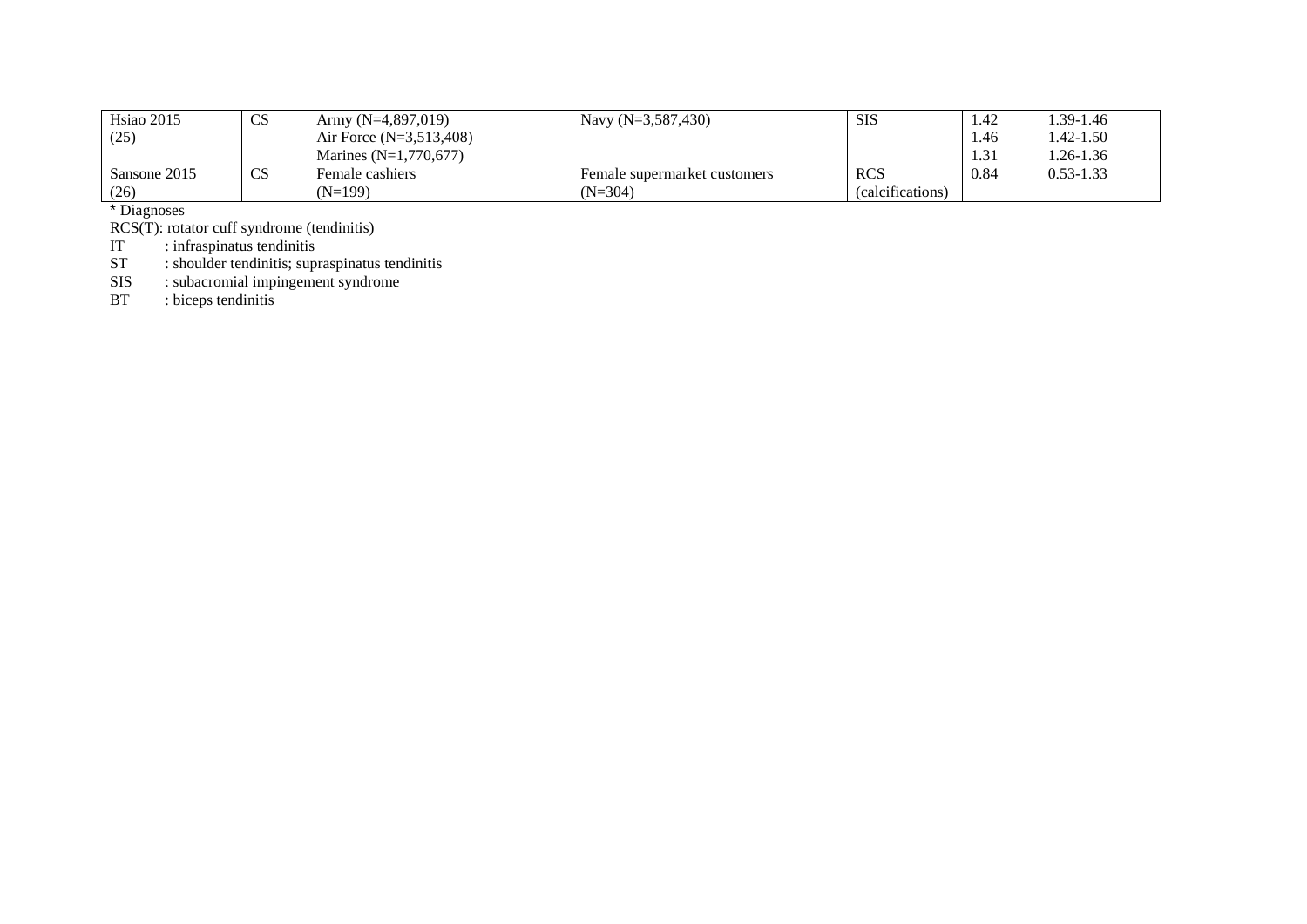| Appendix 4 Associations between risk factors at work and the occurrence of specific disorders of the shoulder |                                     |                                                                                                                                                                   |            |                                                                                                                                                                                                                                                                                                                               |                                                  |                                                                    |  |  |  |
|---------------------------------------------------------------------------------------------------------------|-------------------------------------|-------------------------------------------------------------------------------------------------------------------------------------------------------------------|------------|-------------------------------------------------------------------------------------------------------------------------------------------------------------------------------------------------------------------------------------------------------------------------------------------------------------------------------|--------------------------------------------------|--------------------------------------------------------------------|--|--|--|
| <b>Author</b><br>(reference)                                                                                  | <b>Design</b><br>(quality<br>score) | <b>Study population</b>                                                                                                                                           | Disease*   | <b>Risk factor</b><br>High versus No or Low exposure**                                                                                                                                                                                                                                                                        | <b>OR</b>                                        | 95%CI                                                              |  |  |  |
| <b>FORCE</b>                                                                                                  |                                     |                                                                                                                                                                   |            |                                                                                                                                                                                                                                                                                                                               |                                                  |                                                                    |  |  |  |
|                                                                                                               |                                     |                                                                                                                                                                   |            | <b>FORCE LEVEL</b>                                                                                                                                                                                                                                                                                                            |                                                  |                                                                    |  |  |  |
| <b>Frost 2002</b><br>(32)                                                                                     | CS<br>(11/16)                       | Workers in food processing companies,<br>textile plants, electronic plants, cardboard<br>industries, postal sorting centres, a bank,<br>and supermarkets (N=3123) | <b>ST</b>  | Force and micro-pauses<br>No repetitive work<br>Low force and no pauses $\leq 80\%$ of cycle time<br>Low force and no pauses >80% of cycle time<br>High force and no pauses $\leq 80\%$ of cycle time<br>High force and no pauses >80% of cycle time                                                                          | 1.0<br>2.29<br>2.10<br>3.45<br>4.48              | $0.82 - 6.36$<br>$0.74 - 5.97$<br>$0.90 - 13.23$<br>$1.73 - 11.61$ |  |  |  |
| <b>Frost 2002</b><br>(32)                                                                                     | CS<br>(11/16)                       | Workers in food processing companies,<br>textile plants, electronic plants, cardboard<br>industries, postal sorting centres, a bank,<br>and supermarkets (N=3123) | <b>ST</b>  | <b>Force requirements</b><br>No repetitive work<br>Low force $(<10\% \text{ of MVC})$<br>High force $(\geq 10\% \text{ of} MVC)$                                                                                                                                                                                              | 1.00<br>2.17<br>4.21                             | $0.84 - 5.59$<br>1.71-10.40                                        |  |  |  |
| Svendsen 2004<br>(33)                                                                                         | CS<br>(13/16)                       | Male machinists, car mechanics, and house<br>painters $(N=136)$                                                                                                   | <b>ST</b>  | Lifetime shoulder force requirements<br>Low<br>Medium<br>High                                                                                                                                                                                                                                                                 | 1.0a<br>1.24<br>0.71                             | $0.48 - 3.18$<br>$0.30 - 1.65$                                     |  |  |  |
| Grzywacz, 2012<br>(22)                                                                                        | CS<br>(9/16)                        | Poultry processing and other manual<br>workers $(N=513)$                                                                                                          | <b>RCS</b> | <b>Heavy</b> load<br>Seldom, never (1 on 4-point scale)<br>Almost always (4 on 4-point scale)                                                                                                                                                                                                                                 | 1.0<br>1.23                                      | $0.34 - 4.25$                                                      |  |  |  |
| Svendsen 2013<br>(31)                                                                                         | Cohort<br>(14/16)                   | 1131 occupational titles from<br>musculoskeletal research database<br>(N=37,402; 15,845 male and 21,557)<br>female)                                               | <b>SIS</b> | <b>Force score</b><br>5-point force scale; 0=light and 4=near maximal<br>Force score $<$ 1.5 [46 cases in 64,266 person years]<br>Force-score $\geq$ 1.5-<2.5<br>Force-score $>2.5$ [57 cases in 28,840 person years]<br>For the period 1996-2002 in the meta-analyses:<br>Force-score $\geq$ 1.5-<2.5<br>$Force-score > 2.5$ | <b>HR</b><br>1.0<br>1.45<br>2.01<br>1.40<br>1.59 | $0.93 - 2.28$<br>1.15-3.53<br>$0.90 - 2.17$<br>0.99-2.56           |  |  |  |
| Bodin 2012<br>(28)                                                                                            | Cohort<br>(13/16)                   | Workers attending health examinations<br>(N=1456; 839 male and 617 female)                                                                                        | RCS male   | <b>High perceived physical exertion</b><br>RPE Borg scale <15 [35 cases in 662 workers $(5.3\%)$ ]                                                                                                                                                                                                                            | 1.0                                              |                                                                    |  |  |  |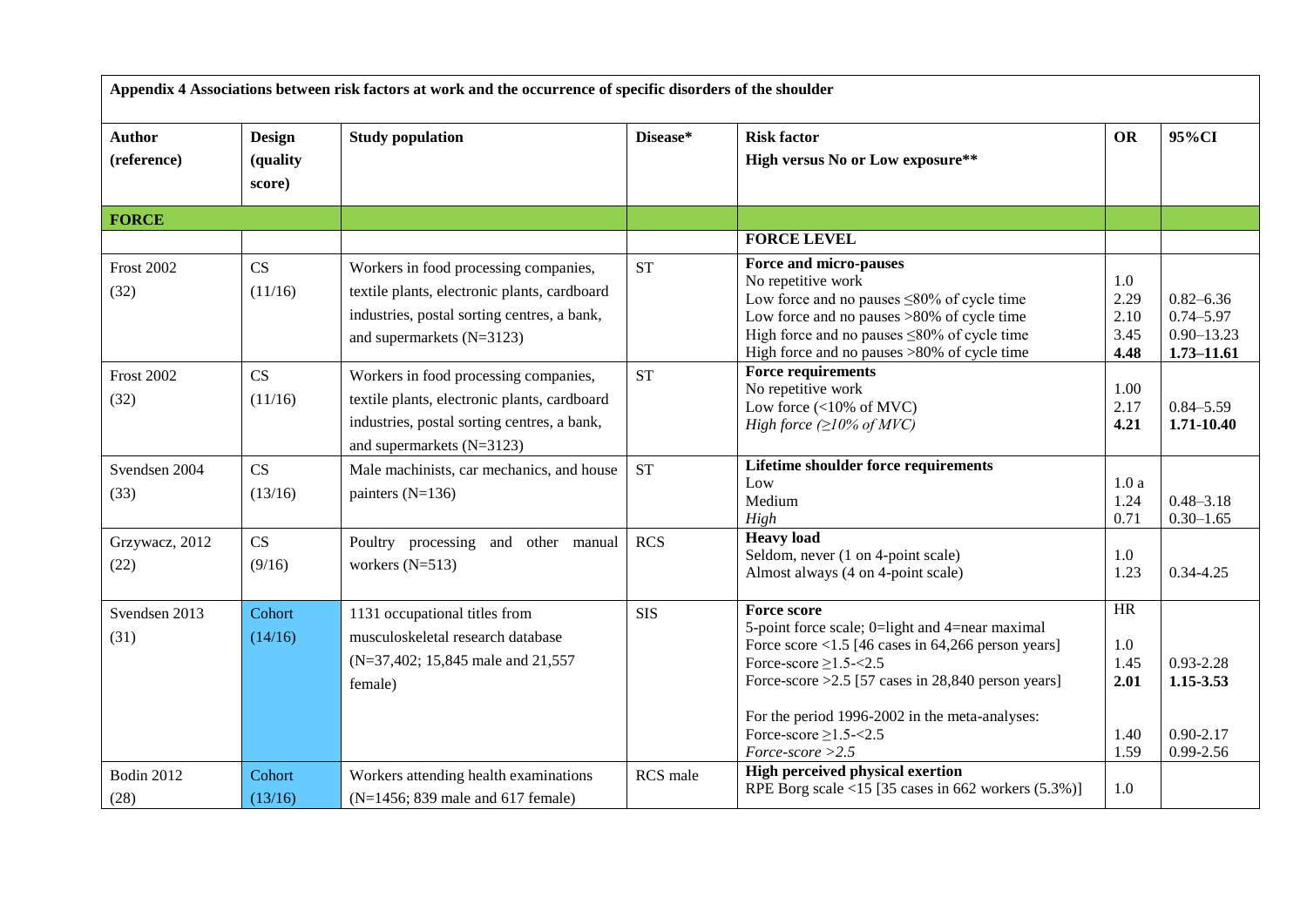|                           |                   |                                                                                                                                                                       |            | <i>RPE Borg scale</i> $\geq$ 15[16 cases in 163 workers (9.8%)]                                                                                                                                                                    | 1.6                                 | $0.8 - 3.2$                                                        |
|---------------------------|-------------------|-----------------------------------------------------------------------------------------------------------------------------------------------------------------------|------------|------------------------------------------------------------------------------------------------------------------------------------------------------------------------------------------------------------------------------------|-------------------------------------|--------------------------------------------------------------------|
| <b>Frost 2002</b><br>(32) | CS<br>(11/16)     | Workers in food processing companies,<br>textile plants, electronic plants, cardboard<br>industries, postal sorting centres, a bank,<br>and supermarkets $(N=3123)$   | <b>ST</b>  | <b>Frequency and force</b><br>No repetitive work<br>Low frequency and low force<br>High frequency and low force<br>Low frequency and high force<br>High frequency and high force                                                   | 1.0<br>2.49<br>1.73<br>2.89<br>4.82 | $0.94 - 6.64$<br>$0.56 - 5.33$<br>$0.77 - 10.77$<br>$1.86 - 12.51$ |
| Herin 2012<br>(29)        | Cohort<br>(11/16) | Executives, artisans, clerks and blue collar<br>workers (N=12,714; 8231 males and 4483<br>females)                                                                    | <b>SP</b>  | <b>Considerable physical effort</b><br>No [965 cases in 9726 workers (9.9%)]<br>Yes [390 cases in 2988 workers (13%)]                                                                                                              | 1.0<br>1.24                         | $1.04 - 1.47$                                                      |
| Herin 2012<br>(29)        | Cohort<br>(11/16) | Executives, artisans, clerks and blue collar<br>workers (N=12,714; 8231 males and 4483<br>females)                                                                    | SP         | Physical effort with tools<br>No<br>Yes                                                                                                                                                                                            | 1.0<br>0.95                         | $0.76 - 1.20$                                                      |
| Herin 2012<br>(29)        | Cohort<br>(11/16) | Executives, artisans, clerks and blue collar<br>workers (N=12,714; 8231 males and 4483<br>females)                                                                    | <b>SP</b>  | <b>Carrying heavy loads</b><br>N <sub>o</sub><br>Yes                                                                                                                                                                               | 1.0<br>1.07                         | $0.90 - 1.28$                                                      |
|                           |                   |                                                                                                                                                                       |            | <b>FORCE-YEARS</b>                                                                                                                                                                                                                 |                                     |                                                                    |
| Dalbøge 2014<br>(2)       | Cohort<br>(16/16) | Study cohort of least 5 years of full time<br>employment between 1993 and 2007<br>(N=2,374,403; 1.216.772 male, 1.157.631)<br>female)                                 | <b>SIS</b> | Force-years<br>Force-year: 1 year force score of 2 on 5-point scale<br>$<$ 5 years [2982 cases in 3,550,343 person years]<br>5 years<br>$>5-7.5$ years<br>$>7.5-10$ years<br>$>10-20$ years [2790 cases in 1,789,158 person years] | 1.0<br>0.7<br>1.2<br>1.5<br>1.7     | $0.6 - 0.7$<br>$1.1 - 1.2$<br>$1.4 - 1.6$<br>$1.6 - 1.8$           |
| Seidler 2011<br>(21)      | CC<br>(11/16)     | Male cases with radiographically<br>confirmed supraspinatus tears associated<br>with shoulder pain $(N=483)$<br>Male resident controls from same regions<br>$(N=300)$ | <b>ST</b>  | Lifting /carrying $\geq 20$ kg<br>No lifting/carrying of loads $\geq 20$ kg<br>$>0 - 9.6 h$<br>$9.6 - 77h$<br>77–9.038 $h$ [29% in cases / 12% in controls]                                                                        | 1.0<br>0.9<br>1.2<br>1.8            | $0.5 - 1.7$<br>$0.6 - 2.1$<br>$1.0 - 3.2$                          |
| Miranda 2005<br>(6)       | CS<br>(11/16)     | A sample of general population restricted<br>to subjects aged 30-64 years who had held<br>a job during the preceding 12 months                                        | <b>RCT</b> | Lifting, $\geq$ 5 kg >2 times/min >2 hours/day<br>None<br>$1-3$ year versus none<br>4-13 year versus none                                                                                                                          | 1.0<br>1.4<br>1.5                   | $0.5 - 3.7$<br>$0.7 - 3.3$                                         |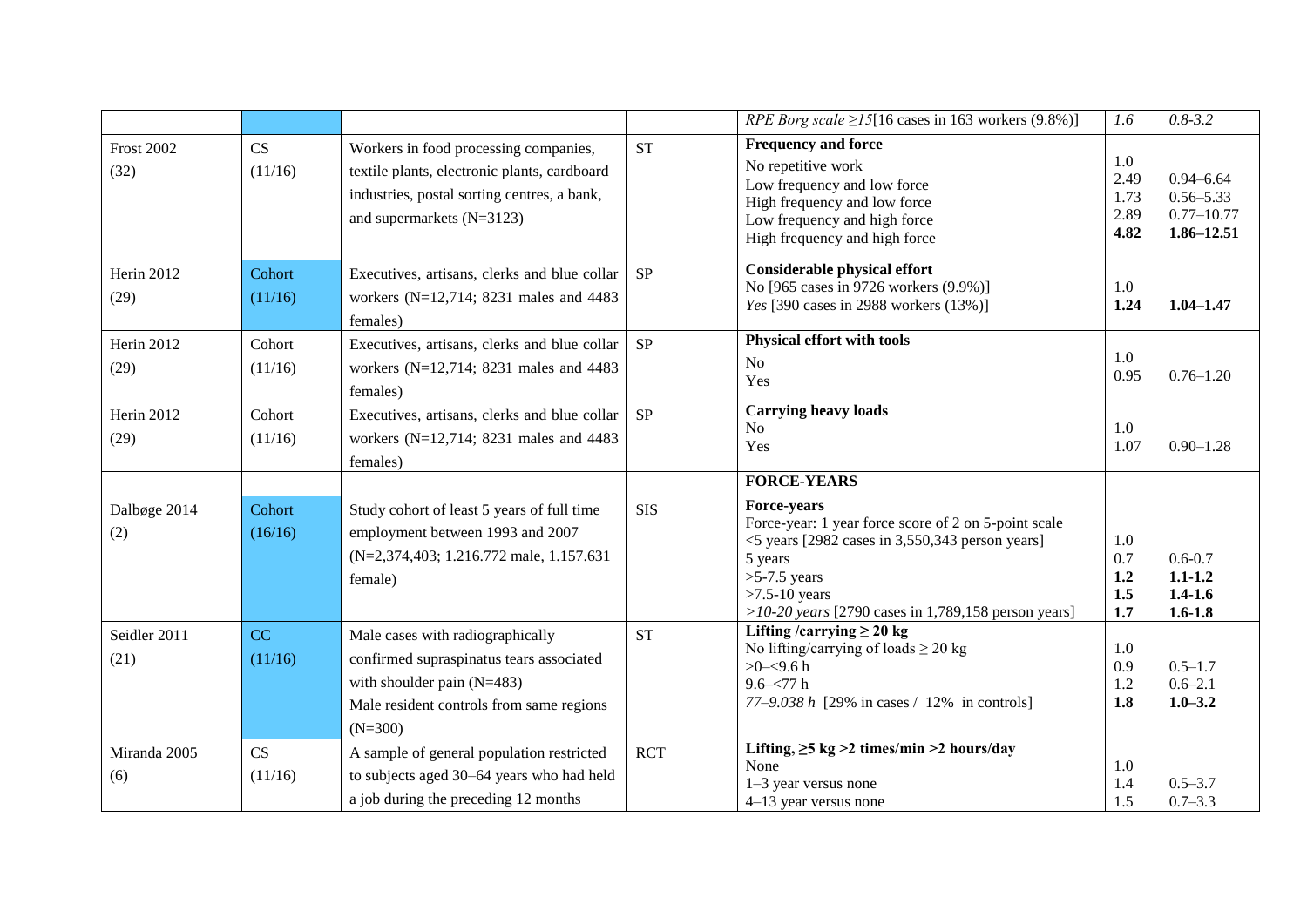|                |            |                                          |           | 14-23 year versus none                       | 1.9  | $0.9 - 3.9$  |
|----------------|------------|------------------------------------------|-----------|----------------------------------------------|------|--------------|
|                |            | $(N=8028)$                               |           | $>23$ year versus none                       | 2.0  | $0.9 - 4.3$  |
|                |            |                                          |           | Lifting, $>20$ kg $>10$ times/day            |      |              |
|                |            |                                          |           | None                                         | 1.0  |              |
|                |            |                                          |           | 1-3 year versus none                         | 1.5  | $0.6 - 4.1$  |
|                |            |                                          |           | 4-13 year versus none                        | 3.0  | $1.6 - 5.8$  |
|                |            |                                          |           | 14-23 year versus none                       | 2.8  | $1.4 - 5.7$  |
|                |            |                                          |           | $>$ 23 year versus none                      | 1.8  | $0.8 - 4.2$  |
|                |            |                                          |           | Work requiring high hand force, ≥1 hours/day |      |              |
|                |            |                                          |           | None                                         | 1.0  |              |
|                |            |                                          |           | 1-3 year versus none                         | 2.3  | $0.9 - 6.3$  |
|                |            |                                          |           | 4-13 year versus none                        | 2.8  | $1.4 - 6.0$  |
|                |            |                                          |           | 14-23 year versus none                       | 3.7  | $1.9 - 7.1$  |
|                |            |                                          |           | >23 year versus none                         | 1.8  | $0.8 - 4.1$  |
|                |            |                                          |           | <b>TRAPEZIUS ACTIVITY</b>                    |      |              |
| Nordander 2016 | CS, pooled | 33 occupational groups consisting of     | <b>ST</b> | Trapezius act. p10                           | 0.0  | $0.0 - 0.45$ |
| (37)           | (10/16)    | office, industrial and non-office / non- |           |                                              |      |              |
|                |            | industrial workers based on databases of |           |                                              |      |              |
|                |            |                                          |           |                                              |      |              |
|                |            | previous studies (N=3141; 817 male and   |           |                                              |      |              |
|                |            | 2324 female)                             |           |                                              |      |              |
| Nordander 2016 | CS, pooled | 33 occupational groups consisting of     | IT        | Trapezius act. p10                           | 4.06 | 2.23-8.17    |
| (37)           | (10/16)    | office, industrial and non-office / non- |           |                                              |      |              |
|                |            | industrial workers based on databases of |           |                                              |      |              |
|                |            |                                          |           |                                              |      |              |
|                |            | previous studies (N=3141; 817 male and   |           |                                              |      |              |
|                |            | 2324 female)                             |           |                                              |      |              |
| Nordander 2016 | CS, pooled | 33 occupational groups consisting of     | <b>FS</b> | Trapezius act. p10                           | 0.82 | $0.61 - 1.0$ |
| (37)           | (10/16)    | office, industrial and non-office / non- |           |                                              |      |              |
|                |            |                                          |           |                                              |      |              |
|                |            | industrial workers based on databases of |           |                                              |      |              |
|                |            | previous studies (N=3141; 817 male and   |           |                                              |      |              |
|                |            | 2324 female)                             |           |                                              |      |              |
|                |            |                                          |           |                                              |      |              |
|                |            |                                          |           |                                              |      |              |
|                |            |                                          |           |                                              |      |              |
|                |            |                                          |           |                                              |      |              |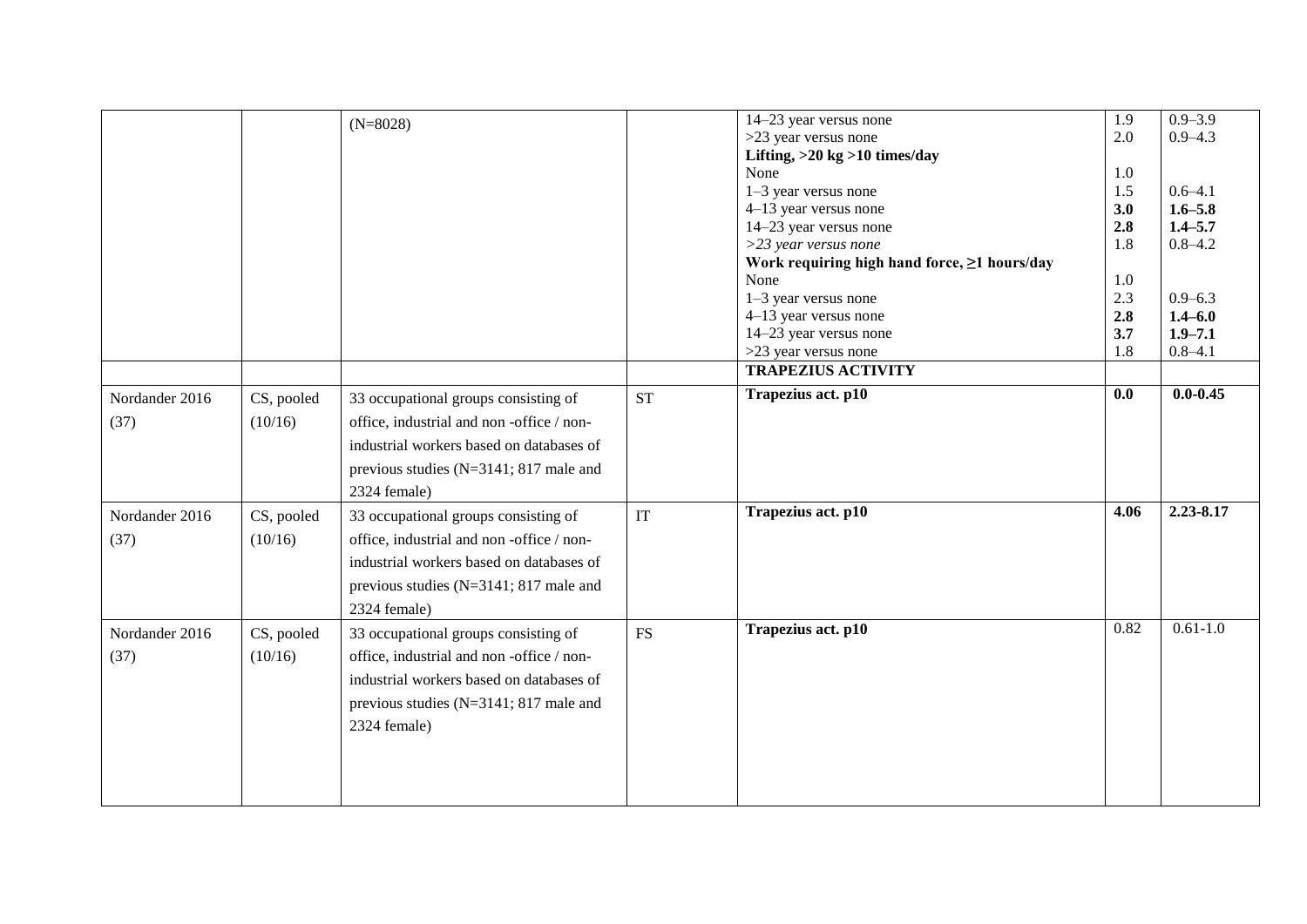| <b>POSTURE</b>    |         |                                                                    |            |                                                                                                |             |                |
|-------------------|---------|--------------------------------------------------------------------|------------|------------------------------------------------------------------------------------------------|-------------|----------------|
|                   |         |                                                                    |            |                                                                                                |             |                |
|                   |         |                                                                    |            | <b>ARM ELEVATION</b>                                                                           |             |                |
| <b>Frost 2002</b> | CS      | Workers in food processing companies,                              | <b>ST</b>  | Micro pauses in shoulder flexion                                                               |             |                |
| (32)              | (11/16) | textile plants, electronic plants, cardboard                       |            | No repetitive work                                                                             | 1.0         |                |
|                   |         |                                                                    |            | $\leq$ 80% of cycle time without pauses                                                        | 2.82        | $1.10 - 7.28$  |
|                   |         | industries, postal sorting centres, a bank,                        |            | $>80\%$ of cycle time without pauses                                                           | 3.33        | $1.37 - 8.13$  |
|                   |         | and supermarkets (N=3123)                                          |            |                                                                                                |             |                |
| Svendsen 2004     | CS      | Male machinists, car mechanics, and house                          | <b>ST</b>  | Upper-arm elevation $>90^\circ$                                                                |             |                |
| (34)              | (14/16) | painters (N=1627; 3067 shoulders)                                  |            | 0% of working h                                                                                | 1.0         |                |
|                   |         |                                                                    |            | $3 - 6\%$ versus $0 - 3\%$                                                                     | 0.94        | $0.37 - 2.39$  |
|                   |         |                                                                    |            | 6-9% versus 0-3%                                                                               | 4.70        | $2.07 - 10.68$ |
| Svendsen 2013     | Cohort  | 1131 occupational titles from<br>musculoskeletal research database | <b>SIS</b> | <b>Arm elevation</b>                                                                           | HR          |                |
| (31)              | (14/16) | (N=37,402; 15,845 male and 21,557)                                 |            | $>90^{\circ}$ 0h/day [63 cases in 75,563 person years]<br>$>90^{\circ} > 0 < 1$ h/day          | 1.0<br>1.41 | $0.90 - 2.20$  |
|                   |         | female)                                                            |            | $>90^{\circ} \ge 1$ h/day [61 cases in 31,034 person years]                                    | 2.15        | 1.23-3.74      |
|                   |         |                                                                    |            |                                                                                                |             |                |
|                   |         |                                                                    |            | For the period 1996-2002 in the meta-analyses:                                                 |             |                |
|                   |         |                                                                    |            | $>90^{\circ} > 0 < 1$ h/day                                                                    | 1.19        | $0.77 - 1.82$  |
|                   |         |                                                                    |            | $>90^{\circ} \geq l$ h/day                                                                     | 1.20        | $0.80 - 1.78$  |
| Silverstein 2008  | CS      | Workers were recruited from                                        | <b>RCS</b> | <b>Upper-arm flexion and duty cycle of forceful</b>                                            |             |                |
| (35)              | (13/16) | manufacturing and healthcare and health                            |            | exertion (% time)                                                                              |             |                |
|                   |         |                                                                    |            | Flexion <15% and duty cycle <9%                                                                | 1.0         |                |
|                   |         | research areas excluding direct patient                            |            | Flexion $\geq$ 15% or duty cycle $\geq$ 9% versus                                              | 2.02        | $0.88 - 4.62$  |
|                   |         | care) sectors $(N=733)$                                            |            | Flexion $\geq$ 15% and duty cycle $\geq$ 9%<br>Upper arm flexion and pinch grip force (% time) | 2.43        | 1.04-5.68      |
|                   |         |                                                                    |            | Flexion <15% and no pinch                                                                      | 1.0         |                |
|                   |         |                                                                    |            | Flexion $\geq$ 15% or pinch >0%                                                                | 1.01        | $0.49 - 2.11$  |
|                   |         |                                                                    |            | Flexion $\geq$ 15% and pinch $>0\%$                                                            | 2.66        | 1.26-5.59      |
| <b>Bodin 2012</b> | Cohort  | Workers attending health examinations                              | RCS male   | Repeated and sustained posture with arms above                                                 |             |                |
| (28)              | (13/16) | (N=1456; 839 male and 617 female)                                  |            | shoulder level $(\geq 2h/day)$                                                                 |             |                |
|                   |         |                                                                    |            | No [39 cases in 732 workers (5.3%)]                                                            | 1.0         |                |
|                   |         |                                                                    |            | Yes (12 cases in 93 workers (12.9%)]                                                           | 2.2         | $1.0 - 4.7$    |
| <b>Bodin 2012</b> | Cohort  | Workers attending health examinations                              | RCS female | Repeated and sustained arm abduction 60-90°                                                    |             |                |
| (28)              | (13/16) | (N=1456; 839 male and 617 female)                                  |            | No [25 cases in 457 workers (5.5%)]                                                            | 1.0         |                |
|                   |         |                                                                    |            | Yes [20 cases in 157 workers (12.7%)]<br>High perceived physical load and repeated, sustained  | 2.6         | $1.4 - 5.0$    |
| <b>Bodin 2012</b> | Cohort  | Workers attending health examinations                              | RCS male   |                                                                                                |             |                |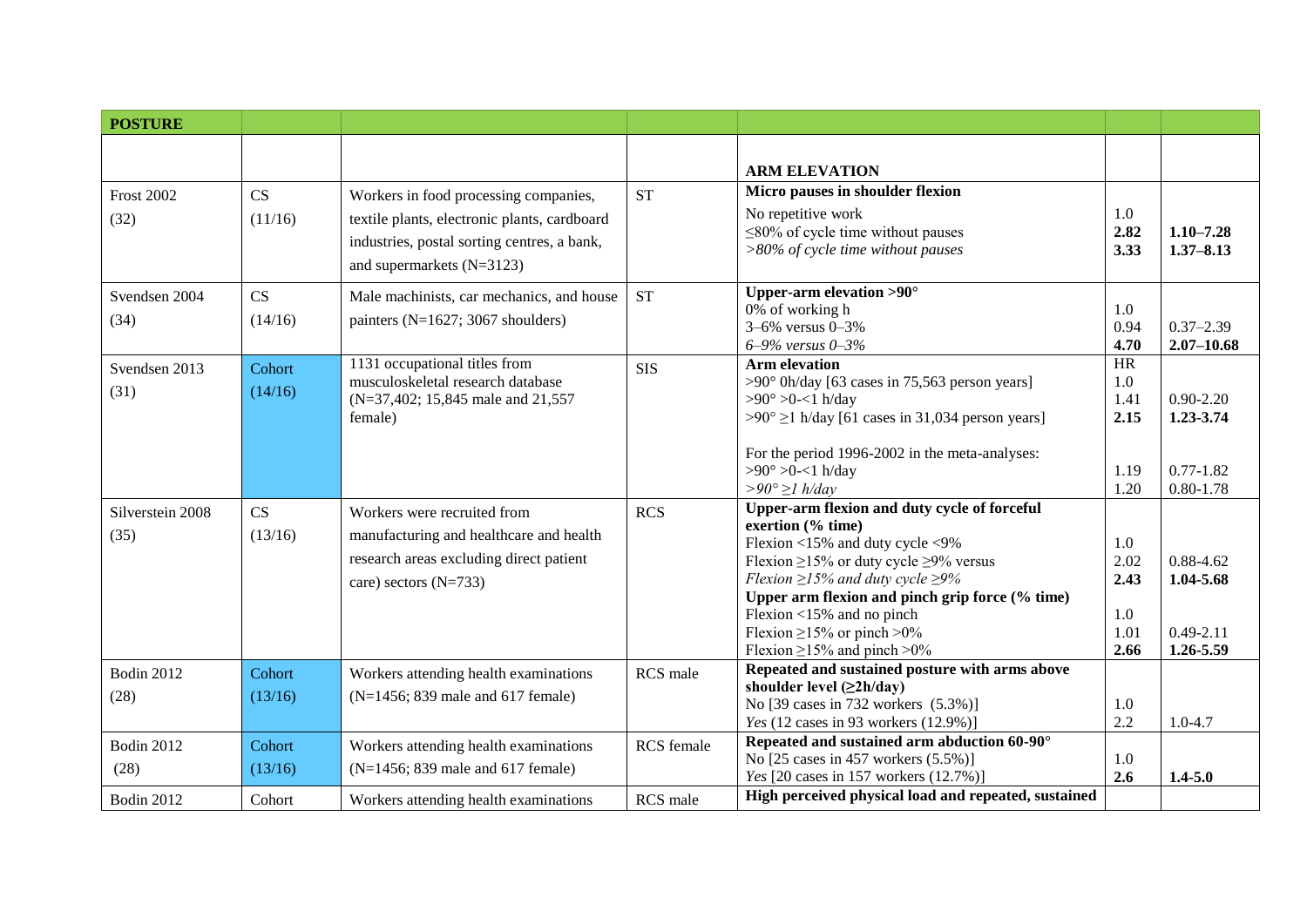| (28)           | (13/16)   | (N=1456; 839 male and 617 female)            |                        | arms above shoulder level $(\geq 2h/day)$                                          |      |               |
|----------------|-----------|----------------------------------------------|------------------------|------------------------------------------------------------------------------------|------|---------------|
|                |           |                                              |                        | No factor                                                                          | 1.0  |               |
|                |           |                                              |                        | One factor                                                                         | 2.0  | $1.0 - 3.8$   |
|                |           |                                              |                        | <b>Both factors</b>                                                                | 3.3  | $1.3 - 8.4$   |
|                |           |                                              |                        | <b>ARM ELEVATION YEARS</b>                                                         |      |               |
|                |           |                                              |                        |                                                                                    |      |               |
| Svendsen 2004  | CS        | Male machinists, car mechanics, and house    | <b>ST</b>              | Lifetime upper-arm elevation $>90^\circ$                                           |      |               |
| (33)           | (13/16)   | painters $(N=136)$                           |                        | $0 - 10$ months                                                                    | 1.0  |               |
|                |           |                                              |                        | $10 - 20$ months                                                                   | 0.95 | $0.41 - 2.20$ |
|                |           |                                              |                        | $\geq$ 20 versus 0-<10 months                                                      | 2.33 | $0.93 - 5.84$ |
| Dalbøge 2014   | Cohort    | Study cohort of least 5 years of full time   | <b>SIS</b>             | Arm-elevation (>90°) years<br>Arm-elevation >90 $^{\circ}$ for 0.5h/day for 1 year |      |               |
| (2)            | (16/16)   | employment between 1993 and 2007             |                        | 0 years [3294 cases in $4,268,935$ person years]                                   | 1.0  |               |
|                |           | (N=2,374,403; 1.216.772 male, 1.157.631)     |                        | $>0-2$ years                                                                       | 1.4  | $1.4 - 1.5$   |
|                |           |                                              |                        | $>2-5$ years                                                                       | 1.5  | $1.5 - 1.6$   |
|                |           | female)                                      |                        | $>5-10$ years                                                                      | 1.8  | $1.7 - 1.9$   |
|                |           |                                              |                        | >10-56 years [3121 cases in 2,127,588 person years]                                | 2.1  | $2.0 - 2.2$   |
| Seidler 2011   | CC        | Male cases with radiographically             | <b>ST</b>              | Work above shoulder level                                                          |      |               |
|                |           | confirmed supraspinatus tears associated     |                        | No work above shoulder level                                                       | 1.0  |               |
| (21)           | (11/16)   | with shoulder pain $(N=483)$                 |                        | $>0 - 610 h$                                                                       | 1.0  | $0.6 - 1.8$   |
|                |           | Male resident controls from same regions     |                        | $610 - 3,195$ h                                                                    | 1.4  | $0.8 - 2.4$   |
|                |           | $(N=300)$                                    |                        | 3,195–64,057 h [36% in cases / 12% in controls]                                    | 2.0  | $1.1 - 3.5$   |
| Miranda 2005   | CS        | A sample of general population restricted    | <b>RCT</b>             | Working with hand above shoulder, ≥1 hour/day                                      |      |               |
|                |           |                                              |                        | None                                                                               | 1.0  |               |
| (6)            | (11/16)   | to subjects aged 30-64 years who had held    |                        | $1-3$ years                                                                        | 2.3  | $0.9 - 5.4$   |
|                |           | a job during the preceding 12 months         |                        | $4-13$ years                                                                       | 3.2  | $1.6 - 6.5$   |
|                |           | $(N=8028)$                                   |                        | $14-23$ years                                                                      | 4.5  | $2.3 - 8.6$   |
|                |           |                                              |                        | $>$ 23 years                                                                       | 2.3  | $1.1 - 4.8$   |
|                |           |                                              |                        | <b>OTHER</b>                                                                       |      |               |
| Nordander 2016 | CS pooled | 33 occupational groups consisting of         | $\mathop{\mathrm{FS}}$ | Wrist flexion p90                                                                  | 1.03 | $1.01 - 1.05$ |
| (37)           | (10/16)   | office, industrial and non-office / non-     |                        |                                                                                    |      |               |
|                |           | industrial workers based on databases of     |                        |                                                                                    |      |               |
|                |           | previous studies (N=3141; 817 male and       |                        |                                                                                    |      |               |
|                |           | 2324 female)                                 |                        |                                                                                    |      |               |
| Herin 2012     | Cohort    | Executives, artisans, clerks and blue collar | SP                     | Long, difficult working positions and awkward<br>posture                           |      |               |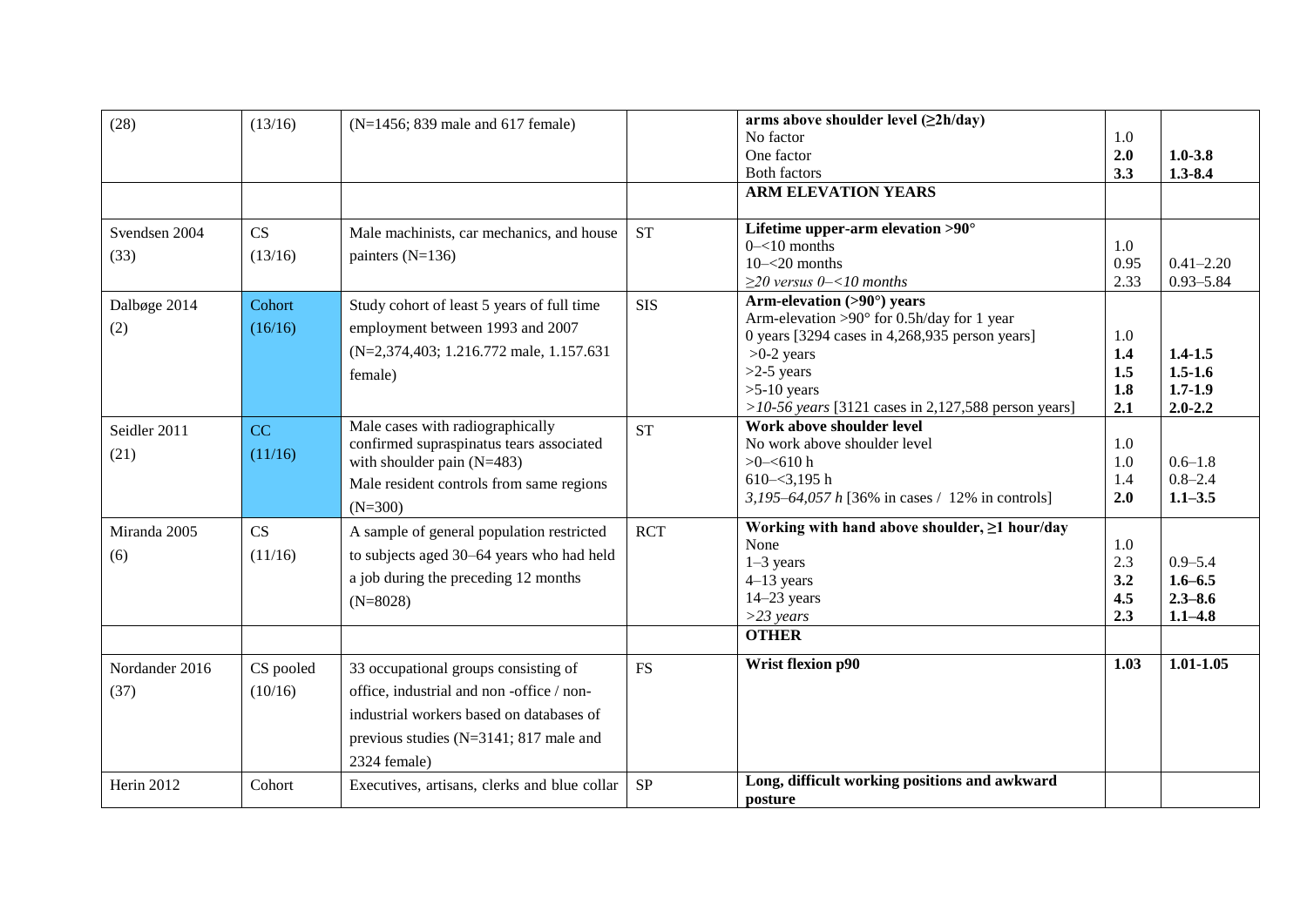| (29)                      | (11/16)           | workers ( $N=12,714$ ; 8231 males and 4483<br>females)                                                                                                            |            | $\overline{No}$<br>Yes                                                                                                                                                                                                                                                                                                                                                                                                      | 1.0<br>1.37                     | $1.19 - 1.58$                                            |
|---------------------------|-------------------|-------------------------------------------------------------------------------------------------------------------------------------------------------------------|------------|-----------------------------------------------------------------------------------------------------------------------------------------------------------------------------------------------------------------------------------------------------------------------------------------------------------------------------------------------------------------------------------------------------------------------------|---------------------------------|----------------------------------------------------------|
| <b>MOVEMENT</b>           |                   |                                                                                                                                                                   |            |                                                                                                                                                                                                                                                                                                                                                                                                                             |                                 |                                                          |
|                           |                   |                                                                                                                                                                   |            | <b>ARM-HAND REPETITION YEARS</b>                                                                                                                                                                                                                                                                                                                                                                                            |                                 |                                                          |
| Miranda 2005<br>(6)       | CS<br>(11/16)     | A sample of general population restricted<br>to subjects aged 30–64 years who had held<br>a job<br>during the preceding $12$ months (N=8028)                      | <b>RCT</b> | Work requiring repetitive motion hand/<br>wrist, $\geq$ 2 hours/day<br>None<br>1-3 year versus none<br>4-13 year versus none<br>14-23 year versus none<br>$>$ 23 year versus none                                                                                                                                                                                                                                           | 1.0<br>1.6<br>0.8<br>2.4<br>2.6 | $0.5 - 5.2$<br>$0.3 - 2.1$<br>$1.3 - 4.3$<br>$1.4 - 4.9$ |
| Dalbøge 2014<br>(2)       | Cohort<br>(16/16) | Study cohort of least 5 years of full time<br>employment between 1993 and 2007<br>(N=2,374,403; 1.216.772 male, 1.157.631)<br>female)                             | <b>SIS</b> | <b>Repetition-years</b><br>Moderate $(\geq 4$ -15 movements per min) repetitive work<br>for 4h/day for 1 year or highly ( $\geq$ movements per min)<br>repetitive work for 1 h/day for 1 year<br>0 years $[6001 \text{ cases in } 6,760,618 \text{ person years}]$<br>$>0-1$ years<br>$>1-2$ years<br>$>2-10$ years<br>>10-68 years $[2465 \text{ cases in } 1,496,248 \text{ person years}]$<br><b>ARM-HAND REPETITION</b> | 1.0<br>1.2<br>1.5<br>1.6<br>1.9 | $1.1 - 1.3$<br>$1.5 - 1.6$<br>$1.5 - 1.6$<br>$1.8 - 2.0$ |
| <b>Frost 2002</b><br>(32) | CS<br>(11/16)     | Workers in food processing companies,<br>textile plants, electronic plants, cardboard<br>industries, postal sorting centres, a bank,<br>and supermarkets (N=3123) | <b>ST</b>  | <b>Repetitive hand-arm movements</b><br>N <sub>o</sub><br>Yes                                                                                                                                                                                                                                                                                                                                                               | 1.0<br>3.12                     | $1.33 - 7.34$                                            |
| <b>Frost 2002</b><br>(32) | CS<br>(11/16)     | Workers in food processing companies,<br>textile plants, electronic plants, cardboard<br>industries, postal sorting centres, a bank,<br>and supermarkets (N=3123) | <b>ST</b>  | <b>Frequency and micro-pauses</b><br>No repetitive work<br>Low frequency and no pauses $\leq 80\%$ of cycle time<br>Low frequency and no pauses >80% of cycle time<br>High frequency and no pauses >80% of cycle time                                                                                                                                                                                                       | 1.0<br>3.08<br>2.33<br>3.53     | $1.20 - 7.93$<br>$0.68 - 8.02$<br>$1.43 - 8.70$          |
| <b>Frost 2002</b><br>(32) | CS<br>(11/16)     | Workers in food processing companies,<br>textile plants, electronic plants, cardboard<br>industries, postal sorting centres, a bank,                              | <b>ST</b>  | <b>Frequency of shoulder movements</b><br>No repetitive work<br>Low (1-14 movements/min)<br>High versus reference (15-36 movements/min)                                                                                                                                                                                                                                                                                     | 1.0<br>2.93<br>3.29             | $1.17 - 7.36$<br>$1.34 - 8.11$                           |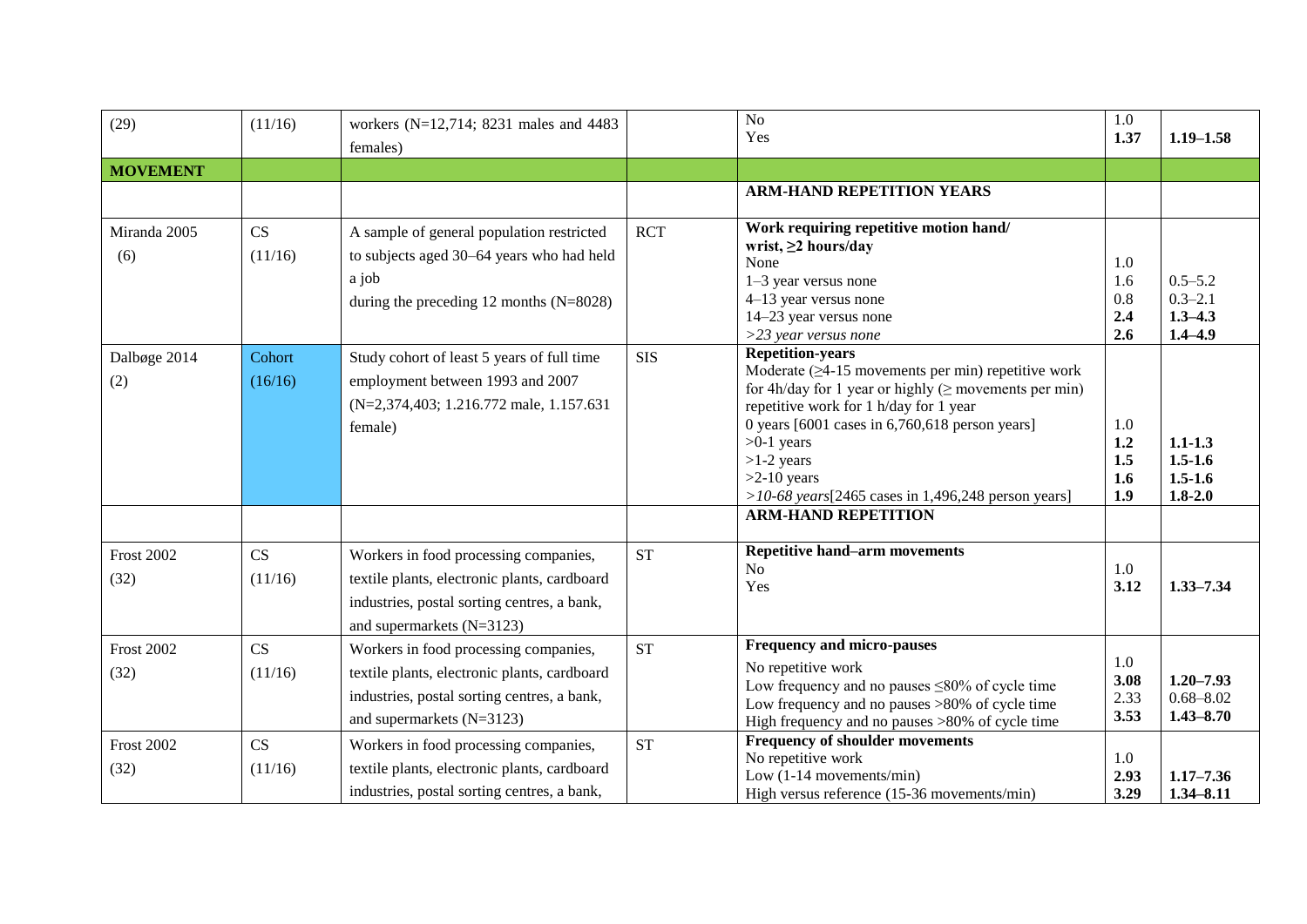|                        |                                  | and supermarkets $(N=3123)$                                                                                                                                                                |            |                                                                                                                                                                                                                                                                                                                                                                                                                                                      |                                           |                                                              |
|------------------------|----------------------------------|--------------------------------------------------------------------------------------------------------------------------------------------------------------------------------------------|------------|------------------------------------------------------------------------------------------------------------------------------------------------------------------------------------------------------------------------------------------------------------------------------------------------------------------------------------------------------------------------------------------------------------------------------------------------------|-------------------------------------------|--------------------------------------------------------------|
| Svendsen 2013<br>(31)  | Cohort<br>(14/16)                | 1131 occupational titles from<br>musculoskeletal research database<br>(N=37,402; 15,845 male and 21,557)<br>female)                                                                        | <b>SIS</b> | <b>Repetitive work</b><br>Moderate repetitive work ( $\geq$ 4 to <15 movements per<br>$min$ < 2 h/day [92 cases in 100,554 person years]<br>Moderate repetitive work $\geq 2$ h/day<br>Highly repetitive work ( $\geq$ 15 movement per min) $\geq$ 0.5 h<br>(mostly 6 h) $[42 \text{ cases in } 18,303 \text{ person years}]$<br>For the period 1996-2002 in the meta-analyses:<br>Moderate repetitive work $\geq 2$ h/day<br>Highly repetitive work | HR<br>1.0<br>1.31<br>3.03<br>1.07<br>1.40 | $0.79 - 2.17$<br>1.53-6.03<br>$0.43 - 2.64$<br>$0.95 - 2.07$ |
| Grzywacz, 2012<br>(22) | CS<br>(9/16)                     | Poultry processing and other manual<br>workers $(N=513)$                                                                                                                                   | <b>RCS</b> | <b>Awkward posture and repeated movements</b><br>Seldom, never<br>Almost always                                                                                                                                                                                                                                                                                                                                                                      | 1.0<br>2.57                               | 1.00-6.54                                                    |
| Nordander 2009<br>(36) | $\overline{\text{CS}}$<br>(7/16) | 23 occupational groups consisting of<br>office, industrial and non-office / non-<br>industrial workers based on databases of<br>previous studies (N=2677; 915 male and<br>1762 female)     | SS female  | Repetitive / constrained work<br>No (varied, mobile work)<br>Yes                                                                                                                                                                                                                                                                                                                                                                                     | 1.0<br>2.5                                | $1.4 - 4.2$                                                  |
| Nordander 2009<br>(36) | CS<br>(7/16)                     | 23 occupational groups consisting of<br>office, industrial and non-office / non-<br>industrial workers based on databases of<br>previous studies ( $N=2677$ ; 915 male and<br>1762 female) | SS male    | Repetitive / constrained work<br>No (varied, mobile work)<br>Yes                                                                                                                                                                                                                                                                                                                                                                                     | 1.0<br>2.7                                | $1.3 - 5.4$                                                  |
| Nordander 2009<br>(36) | CS<br>(7/16)                     | 23 occupational groups consisting of<br>office, industrial and non-office / non-<br>industrial workers based on databases of<br>previous studies (N=2677; 915 male and<br>1762 female)     | IS female  | Repetitive / constrained work<br>No (varied, mobile work)<br>Yes                                                                                                                                                                                                                                                                                                                                                                                     | 1.0<br>3.1                                | $1.6 - 6.4$                                                  |
| Nordander 2009<br>(36) | CS<br>(7/16)                     | 23 occupational groups consisting of<br>office, industrial and non-office / non-<br>industrial workers based on databases of<br>previous studies (N=2677; 915 male and<br>1762 female)     | IS male    | Repetitive / constrained work<br>No (varied, mobile work)<br>Yes                                                                                                                                                                                                                                                                                                                                                                                     | 1.0<br>4.0                                | $1.6 - 9.9$                                                  |
| Herin 2012<br>(29)     | Cohort<br>(11/16)                | Executives, artisans, clerks and blue collar<br>workers (N=12,714; 8231 males and 4483                                                                                                     | <b>SP</b>  | Precise movements and repetitive work<br>No [943 cases in 9114 workers (10.3%)]                                                                                                                                                                                                                                                                                                                                                                      | 1.0                                       |                                                              |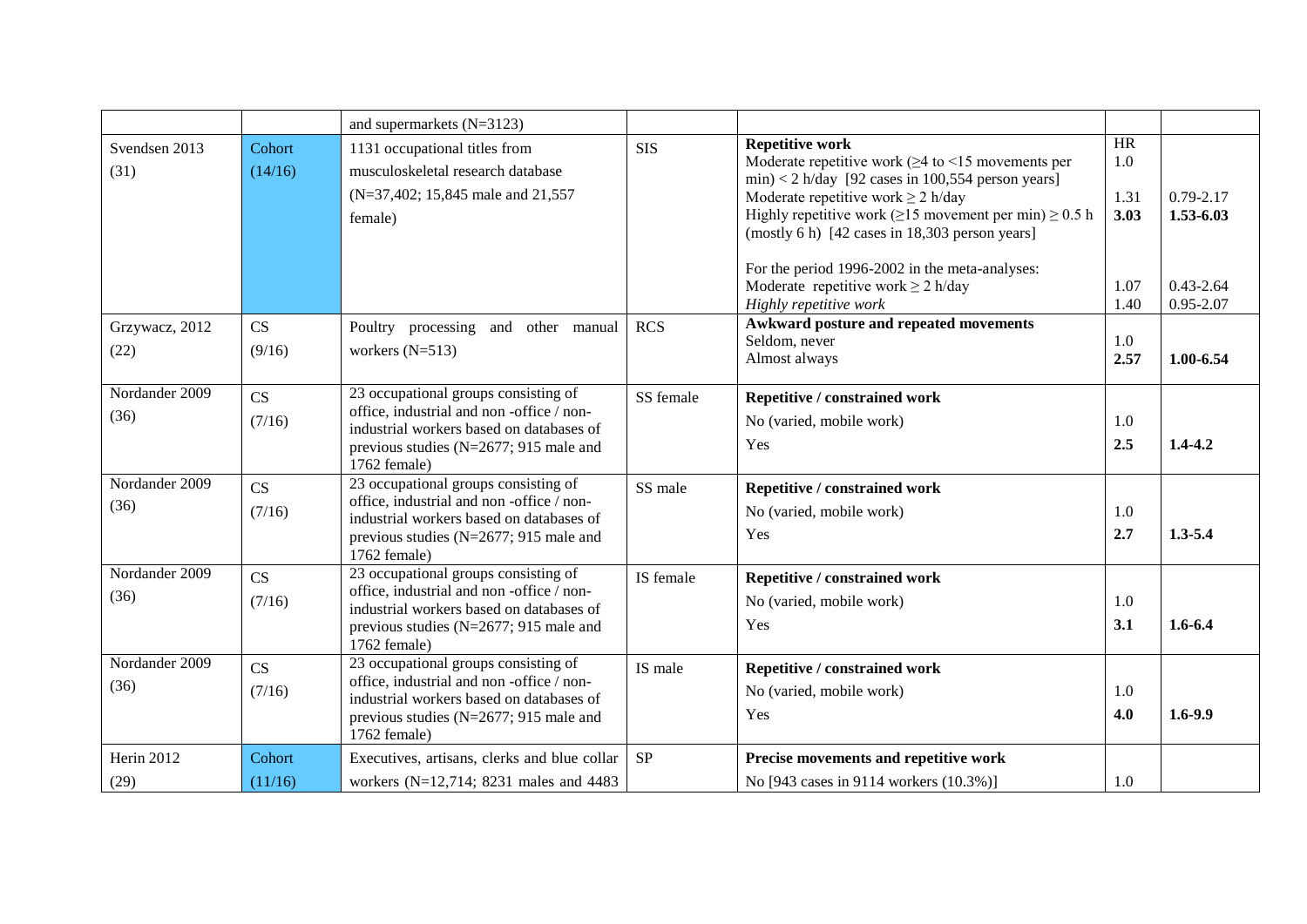|                        |                       | females)                                                                                                                                                                                   |                  | Yes [412 cases in 3600 workers (11.4%)]                                                                                                                                                                                                       | 1.06                            | $0.90 - 1.28$                                            |
|------------------------|-----------------------|--------------------------------------------------------------------------------------------------------------------------------------------------------------------------------------------|------------------|-----------------------------------------------------------------------------------------------------------------------------------------------------------------------------------------------------------------------------------------------|---------------------------------|----------------------------------------------------------|
| Nordander 2009<br>(36) | CS<br>(7/16)          | 23 occupational groups consisting of<br>office, industrial and non-office / non-<br>industrial workers based on databases of<br>previous studies (N=2677; 915 male and<br>1762 female)     | FS female        | Repetitive / constrained posture<br>No (varied, mobile work)<br>Yes                                                                                                                                                                           | 1.0<br>2.4                      | $0.5 - 11$                                               |
| Nordander 2009<br>(36) | CS<br>(7/16)          | 23 occupational groups consisting of<br>office, industrial and non-office / non-<br>industrial workers based on databases of<br>previous studies (N=2677; 915 male and<br>1762 female)     | FS male          | Repetitive / constrained posture<br>No (varied, mobile work)<br>Yes                                                                                                                                                                           | $\overline{0}$                  |                                                          |
| Nordander 2009<br>(36) | CS<br>(7/16)          | 23 occupational groups consisting of<br>office, industrial and non-office / non-<br>industrial workers based on databases of<br>previous studies ( $N=2677$ ; 915 male and<br>1762 female) | <b>BT</b> female | Repetitive / constrained posture<br>No (varied, mobile work)<br>Yes                                                                                                                                                                           | 1.0<br>2.4                      | $1.4 - 4.1$                                              |
| Nordander 2009<br>(36) | CS<br>(7/16)          | 23 occupational groups consisting of<br>office, industrial and non-office / non-<br>industrial workers based on databases of<br>previous studies ( $N=2677$ ; 915 male and<br>1762 female) | BT male          | Repetitive / constrained posture<br>No (varied, mobile work)<br>Yes                                                                                                                                                                           | 1.0<br>3.3                      | $1.3 - 8.5$                                              |
|                        |                       |                                                                                                                                                                                            |                  | <b>Wrist velocity</b>                                                                                                                                                                                                                         |                                 |                                                          |
| Nordander 2016<br>(36) | CS, pooled<br>(10/16) | 33 occupational groups consisting of<br>office, industrial and non-office / non-<br>industrial workers based on databases of<br>previous studies (N=3141; 817 male and<br>2324 female)     | <b>BT</b>        | Wrist angular vel. p50                                                                                                                                                                                                                        | 1.02                            | $1.01 - 1.02$                                            |
| <b>SHOULDER</b>        |                       |                                                                                                                                                                                            |                  |                                                                                                                                                                                                                                               |                                 |                                                          |
| <b>LOAD</b>            |                       |                                                                                                                                                                                            |                  |                                                                                                                                                                                                                                               |                                 |                                                          |
| Dalbøge 2014<br>(2)    | Cohort<br>(16/16)     | Study cohort of least 5 years of full time<br>employment between 1993 and 2007<br>(N=2,374,403; 1.216.772 male, 1.157.631)<br>female)                                                      | <b>SIS</b>       | <b>Shoulder-load years</b><br>Shoulder load of 1 (on a scale of 0-3) for 1 year<br>0 years [5893 cases in $3,722,658$ person years]<br>$>0-5$ years<br>$>5-10$ years<br>$>10-15$ years<br>>15-20 years [1766 cases in 2,422,922 person years] | 1.0<br>1.4<br>1.7<br>1.8<br>2.0 | $1.3 - 1.5$<br>$1.6 - 1.7$<br>$1.7 - 2.0$<br>$1.9 - 2.1$ |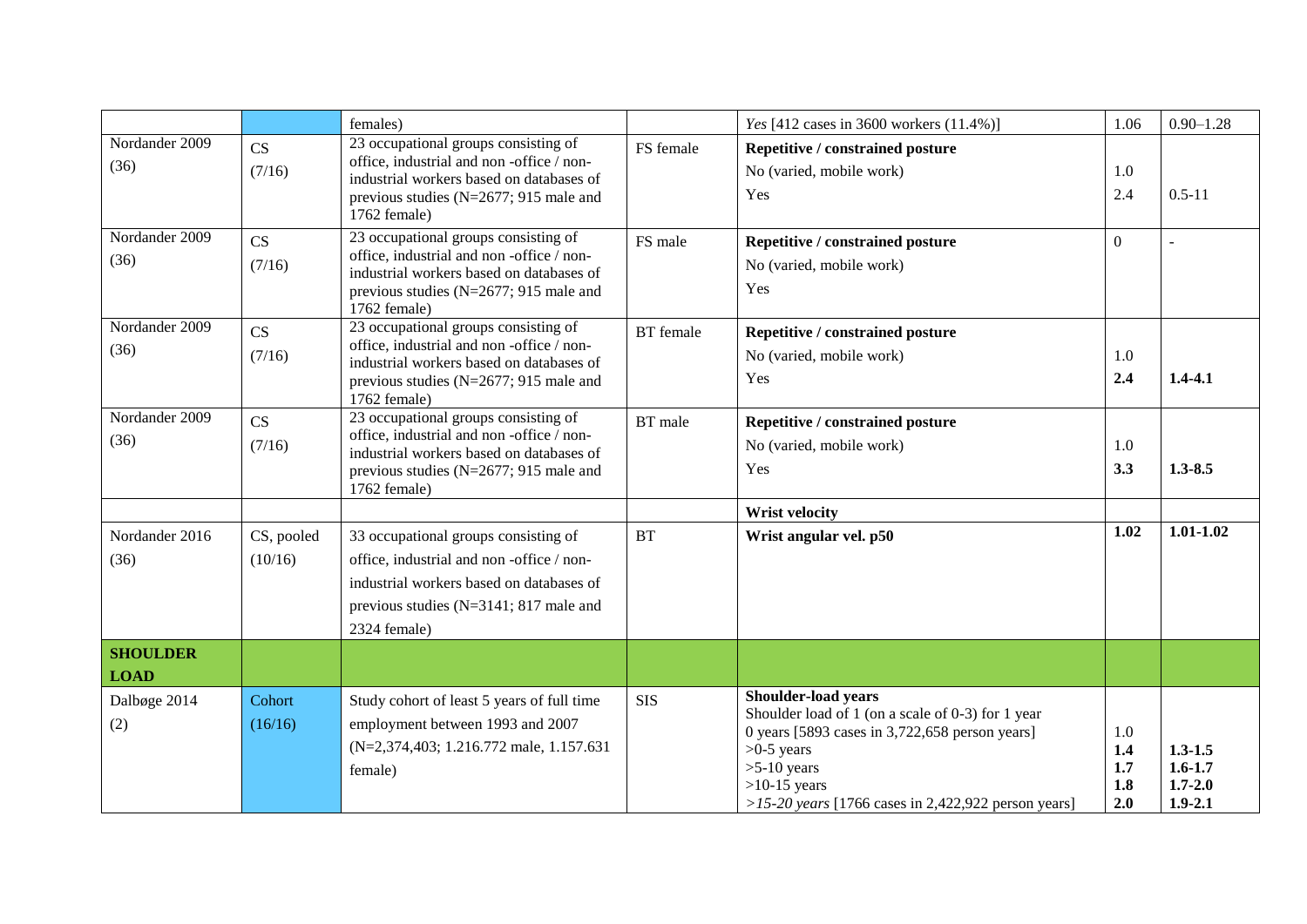| Svendsen 2013<br>(31)     | Cohort<br>(14/16) | 1131 occupational titles from<br>musculoskeletal research database<br>(N=37,402; 15,845 male and 21,557)<br>female)<br>On request adapted by authors for the<br>period 1996-2002 to prevent duplicates<br>with Dalbøge 2014 in the meta-analyses:<br>Medium shoulder load: 1.63 (1.01-2.62),<br>High shoulder load: 1.67 (1.02-2.71) | <b>SIS</b> | <b>Shoulder load</b><br>Low shoulder load [36 cases in 58,716 person years]<br>(force score $\leq$ 1.5, arm elevation >90° <0.5 h/day, $\geq$ 4-<br>$\langle$ 15 movements of upper arm per min $\langle$ 2 h/day)<br>Medium shoulder load<br>$(\geq 15$ movements of upper arm per min <0.5 h/day and<br>at least one of the following criteria: force score $>1.5<3$ ,<br>arm elevation >90 $^{\circ}$ >0.5-<1h/day,<br>moderately repetitive work $\geq$ 2-<4 h/day<br>High shoulder load [74 cases in 41,811 person years]<br>(at least one of the following criteria: force score $\geq 3$ ,<br>arm elevation >90 $^{\circ}$ > 1h/day, highly repetitive work ( $\geq$ 15<br>movements of upper arm per min) $\geq 0.5$ h/day) | HR<br>1.0<br>1.58<br>2.55       | $0.99 - 2.51$<br>1.59-4.09                               |
|---------------------------|-------------------|--------------------------------------------------------------------------------------------------------------------------------------------------------------------------------------------------------------------------------------------------------------------------------------------------------------------------------------|------------|-------------------------------------------------------------------------------------------------------------------------------------------------------------------------------------------------------------------------------------------------------------------------------------------------------------------------------------------------------------------------------------------------------------------------------------------------------------------------------------------------------------------------------------------------------------------------------------------------------------------------------------------------------------------------------------------------------------------------------------|---------------------------------|----------------------------------------------------------|
|                           |                   |                                                                                                                                                                                                                                                                                                                                      |            | For the period 1996-2002 in the meta-analyses:<br>Medium shoulder load<br>High shoulder load                                                                                                                                                                                                                                                                                                                                                                                                                                                                                                                                                                                                                                        | 1.63<br>1.67                    | $1.01 - 2.62$<br>$1.02 - 2.71$                           |
| <b>HAND-ARM VIBRATION</b> |                   |                                                                                                                                                                                                                                                                                                                                      |            |                                                                                                                                                                                                                                                                                                                                                                                                                                                                                                                                                                                                                                                                                                                                     |                                 |                                                          |
|                           |                   |                                                                                                                                                                                                                                                                                                                                      |            |                                                                                                                                                                                                                                                                                                                                                                                                                                                                                                                                                                                                                                                                                                                                     |                                 |                                                          |
|                           |                   |                                                                                                                                                                                                                                                                                                                                      |            | <b>Hand-arm vibration years</b>                                                                                                                                                                                                                                                                                                                                                                                                                                                                                                                                                                                                                                                                                                     |                                 |                                                          |
| Seidler 2011<br>(21)      | CC<br>(11/16)     | Male cases with radiographically<br>confirmed supraspinatus tears associated<br>with shoulder pain (N=483)<br>Male resident controls from same regions<br>$(N=300)$                                                                                                                                                                  | <b>SS</b>  | <b>Hand-arm vibration</b><br>No handheld vibration<br>$>0-4.4$ years<br>$4.4 - 16$ years<br>16–51.6 years [25% in cases $/$ 6% controls]                                                                                                                                                                                                                                                                                                                                                                                                                                                                                                                                                                                            | 1.0<br>2.7<br>3.1<br>3.2        | $1.3 - 5.6$<br>$1.5 - 6.1$<br>$1.7 - 5.9$                |
| Miranda 2005<br>(6)       | CS<br>(11/16)     | A sample of general population restricted<br>to subjects aged 30-64 years who had held<br>a job during the preceding 12 months<br>$(N=8028)$                                                                                                                                                                                         | <b>RCT</b> | <b>Hand-arm vibration</b><br>Working with a vibrating tool, $\geq 2$ hours/day<br>None<br>$1-3$ year versus none<br>4-13 year versus none<br>14-23 year versus none<br>$>$ 23 year versus none                                                                                                                                                                                                                                                                                                                                                                                                                                                                                                                                      | 1.0<br>0.6<br>2.5<br>3.5<br>1.4 | $0.1 - 4.6$<br>$1.0 - 5.9$<br>$1.5 - 7.8$<br>$0.5 - 4.4$ |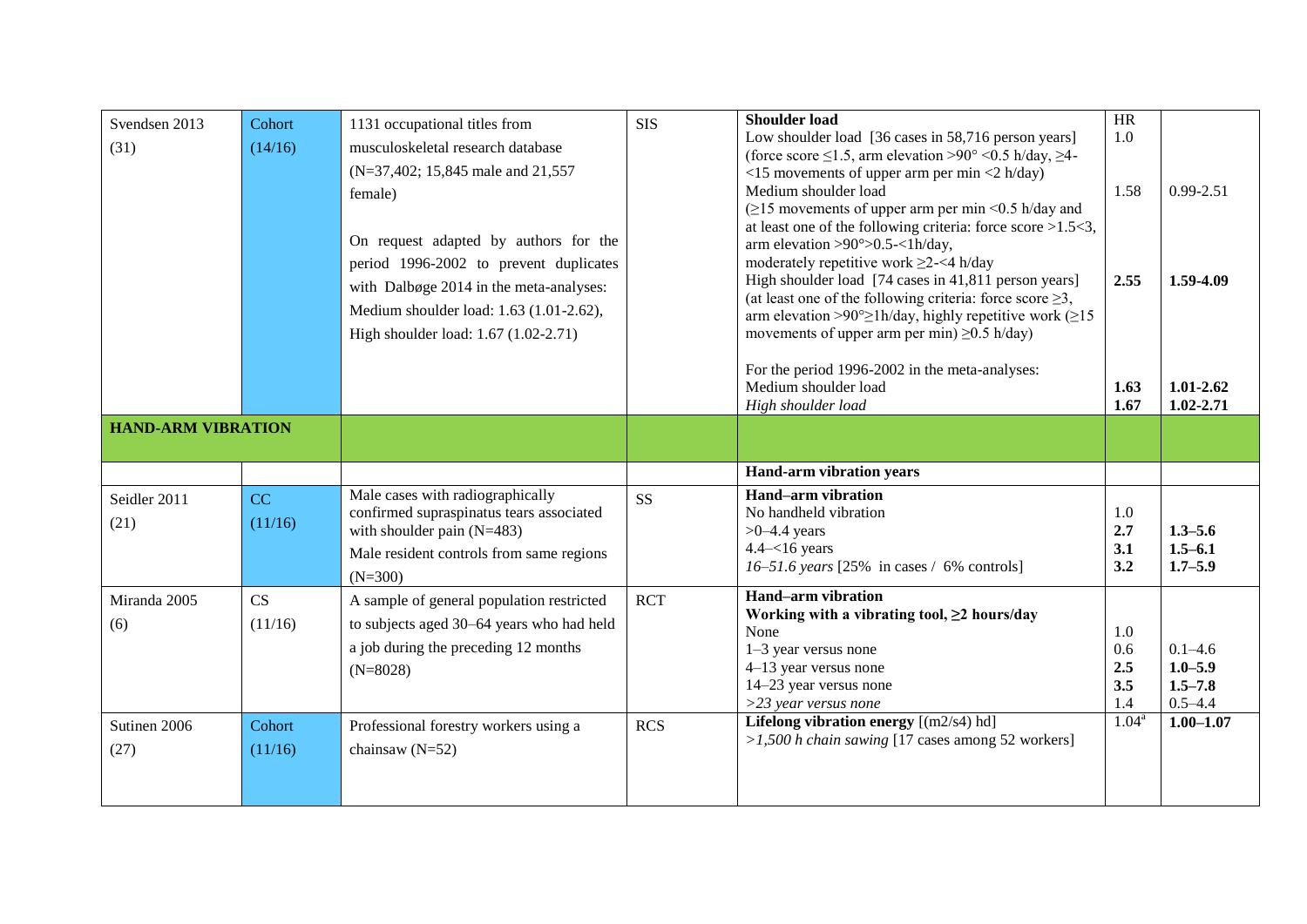| Dalbøge 2014<br>(2)       | Cohort<br>(16/16) | Study cohort of least 5 years of full time<br>employment between 1993 and 2007<br>(N=2,374,403; 1.216.772 male, 1.157.631)<br>female)                                                                   | <b>SIS</b> | Hand-arm vibration-years<br>Working with hand-held vibrating tool with low<br>acceleration ( $\langle 3m \rangle^s$ ) for 1h/day for 1 year or with<br>moderate $(\geq 3-10m)^s$ acceleration for 0.5h/day for 1<br>year<br>0 years<br>$>0-5$ years<br>$>5-58$ years | 1.0<br>1.3<br>1.5           | $1.2 - 1.3$<br>$1.5 - 1.6$                      |
|---------------------------|-------------------|---------------------------------------------------------------------------------------------------------------------------------------------------------------------------------------------------------|------------|----------------------------------------------------------------------------------------------------------------------------------------------------------------------------------------------------------------------------------------------------------------------|-----------------------------|-------------------------------------------------|
| Herin 2012<br>(29)        | Cohort<br>(11/16) | Executives, artisans, clerks and blue collar<br>workers (N=12,714; 8231 males and 4483<br>females)                                                                                                      | <b>SP</b>  | Considerable vibrations and exposure to jolts<br>$(1$ study)<br>No [1174 cases in 11,050 workers (10.6%)]<br>Yes [181 cases in 1664 workers (10.9%)]                                                                                                                 | 1.0<br>1.05                 | $0.87 - 1.27$                                   |
| <b>PSYCHOSOCIAL</b>       |                   |                                                                                                                                                                                                         |            | <b>SOCIAL SUPPORT</b>                                                                                                                                                                                                                                                |                             |                                                 |
| Svendsen 2004<br>(34)     | CS<br>(14/16)     | Male machinists, car mechanics, and house<br>painters (N=1627; 3067 shoulders)                                                                                                                          | <b>ST</b>  | Social support<br>High<br>Low                                                                                                                                                                                                                                        | 1.0<br>0.91                 | $0.46 - 1.77$                                   |
| <b>Bodin 2012</b><br>(28) | Cohort<br>(13/16) | Workers attending health examinations<br>(N=1456; 839 male and 617 female)                                                                                                                              | RCS male   | <b>Low Co-worker support</b><br>No [36 cases in 681 workers (5.3%)]<br>Yes[15 cases in 144 workers $(10.4\%)$ ]                                                                                                                                                      | 1.0<br>2.0                  | $1.1 - 3.9$                                     |
| Bugajska, 2013<br>(30)    | Cohort<br>(11/16) | Office workers, toolmakers, welders,<br>seamstresses, TV assembly workers,<br>electric elements assembly workers,<br>packers in cosmetic industry, drivers,<br>driving instructors and nurses $(N=725)$ | <b>RCT</b> | Social support<br>Yes<br>N <sub>O</sub><br>[84 cases among 725 exposed and non-exposed]                                                                                                                                                                              | 1.00<br>1.00                | $0.91 - 1.10$                                   |
| Svendsen 2013<br>(31)     | Cohort<br>(14/16) | 1131 occupational titles from<br>musculoskeletal research database<br>(N=37,402; 15,845 male and 21,557)<br>female)                                                                                     | <b>SIS</b> | Social support<br>Support from leaders and colleagues<br>$[196 \text{ cases in } 111,332 \text{ person years}]$<br>No social support [167 cases in 76,662 person years]<br>Support from leaders<br>Support from colleagues                                           | 1.0<br>0.91<br>0.70<br>1.02 | $0.71 - 1.17$<br>$0.49 - 0.99$<br>$0.80 - 1.29$ |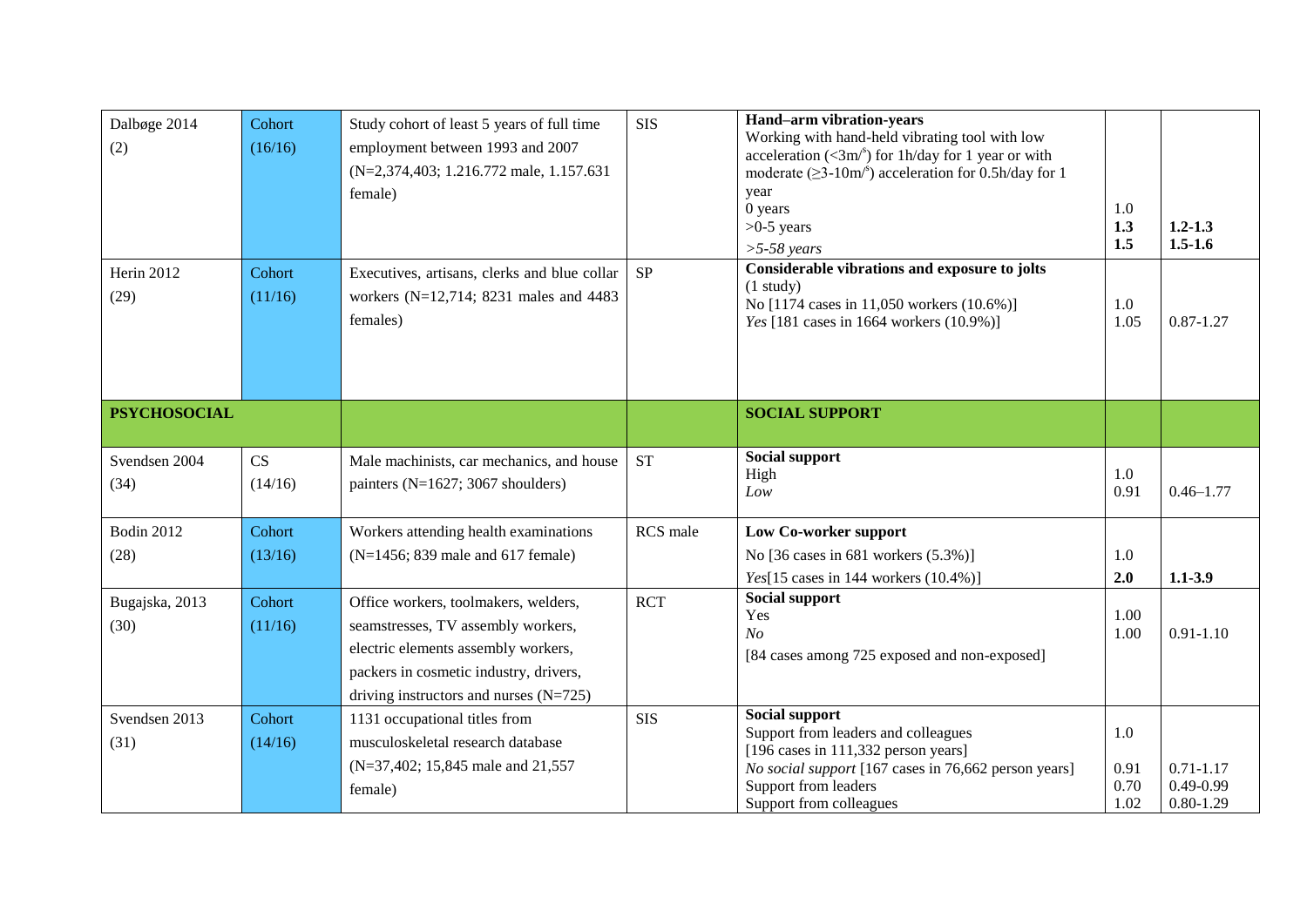|                       |               |                                                                                |                   | <b>ABUSIVE SUPERVISION</b>                                        |             |               |
|-----------------------|---------------|--------------------------------------------------------------------------------|-------------------|-------------------------------------------------------------------|-------------|---------------|
| Grzywacz 2012<br>(22) | CS<br>(9/16)  | Poultry processing and other manual<br>workers $(N=513)$                       | <b>RCS</b>        | <b>Abusive supervision</b><br>Strongly disagree<br>Strongly agree | 1.0<br>0.49 | $0.20 - 1.26$ |
|                       |               |                                                                                |                   | TEMPORARY WORKERS AS COLLEAGUES                                   |             |               |
| <b>Bodin 2012</b>     | Cohort        | Workers attending health examinations                                          | <b>RCS</b> female | Working with colleagues in temporary employment                   |             |               |
| (28)                  | (13/16)       | (N=1456; 839 male and 617 female)                                              |                   | No [26 cases in 448 workers (5.8%)]                               | 1.0         |               |
|                       |               |                                                                                |                   | Yes [19 cases in 166 workers (11.5%)]                             | 2.2         | $1.2 - 4.2$   |
|                       |               |                                                                                |                   | <b>SAFETY COMMITMENT</b>                                          |             |               |
| Grzywacz 2012         | CS            | Poultry processing and other manual                                            | <b>RCS</b>        | Poor safety commitment                                            |             |               |
| (22)                  | (9/16)        | workers $(N=513)$                                                              |                   | Yes                                                               | 1.0         |               |
|                       |               |                                                                                |                   | No                                                                | 1.35        | $0.90 - 2.03$ |
|                       |               |                                                                                |                   | <b>JOB CONTROL</b>                                                |             |               |
| Svendsen 2004<br>(34) | CS<br>(14/16) | Male machinists, car mechanics, and house<br>painters (N=1627; 3067 shoulders) | <b>ST</b>         | <b>Job</b> control<br>High<br>Low                                 | 1.0<br>1.83 | $0.93 - 3.60$ |
| Nordander 2016        | CS pooled     | 33 occupational groups consisting of                                           | <b>ST</b>         | Low job control                                                   |             |               |
| (37)                  | (10/16)       | office, industrial and non-office / non-                                       |                   | High                                                              | 1.0         |               |
|                       |               | industrial workers based on databases of                                       |                   | Low                                                               | 1.0         | $0.96 - 1.05$ |
|                       |               | previous studies (N=3141; 817 male and                                         |                   |                                                                   |             |               |
|                       |               | 2324 female)                                                                   |                   |                                                                   |             |               |
| Grzywacz, 2012        | <b>CS</b>     | Poultry processing workers                                                     | <b>RCS</b>        | Job control<br>Almost always                                      | 1.0         |               |
| (22)                  | (9/16)        | (N=403; 230 male and 173 female)                                               |                   |                                                                   |             |               |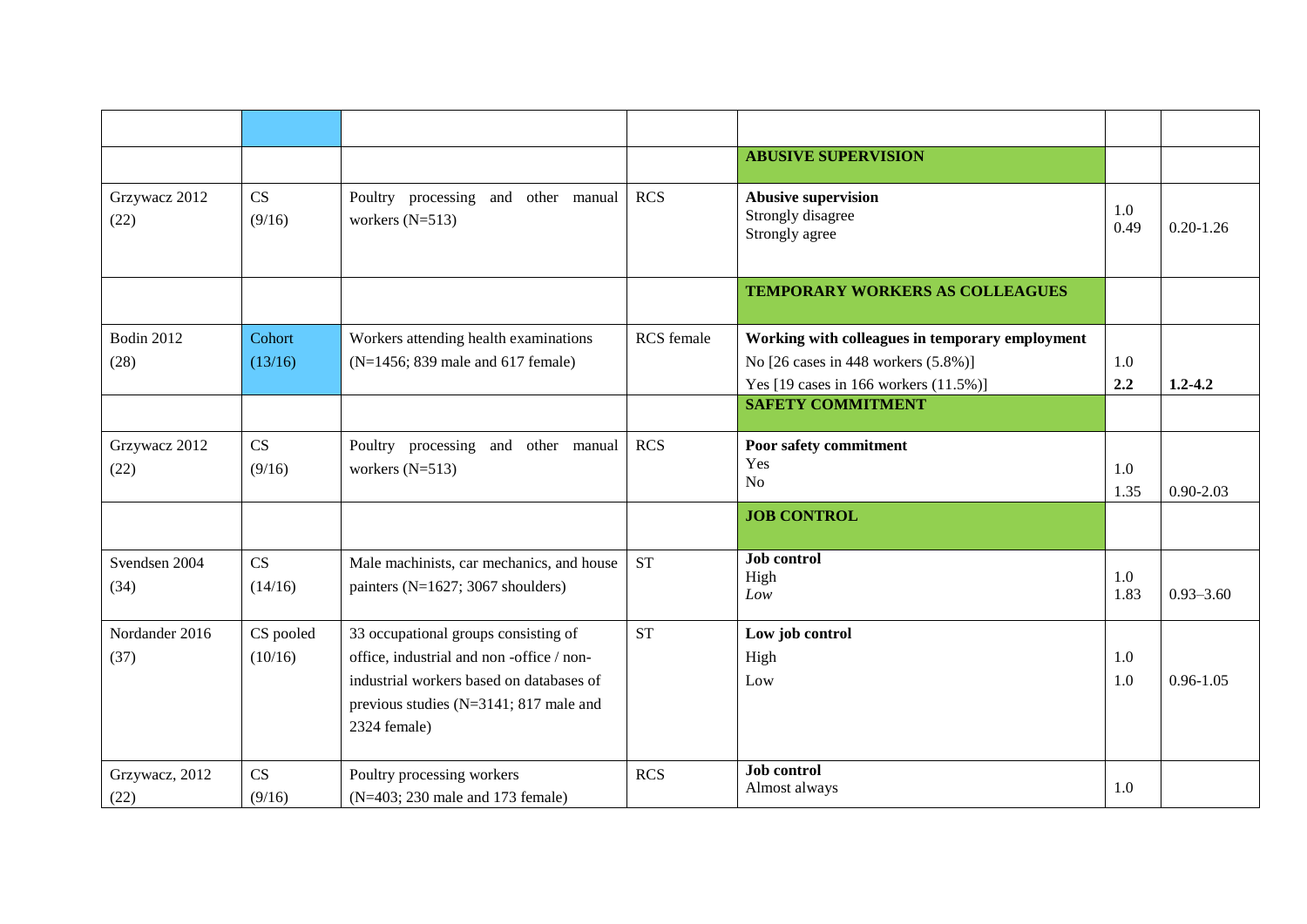|                          |                      |                                                                                                                                                                                                         |            | Seldom, never                                                                                                                         | 1.89        | $0.84 - 4.17$ |
|--------------------------|----------------------|---------------------------------------------------------------------------------------------------------------------------------------------------------------------------------------------------------|------------|---------------------------------------------------------------------------------------------------------------------------------------|-------------|---------------|
| Svendsen 2013<br>(31)    | Cohort<br>(14/16)    | 1131 occupational titles from<br>musculoskeletal research database                                                                                                                                      | <b>SIS</b> | <b>Job</b> control<br>High [170 cases in 115,516 person years]<br>Low [355 cases in 153.986 person years]<br><b>DECISION LATITUDE</b> | 1.0<br>1.22 | $1.00 - 1.50$ |
| Silverstein 2008<br>(35) | CS<br>(13/16)        | Workers were recruited from<br>manufacturing and healthcare and health<br>research areas excluding direct patient<br>care) sectors $(N=733)$                                                            | <b>RCS</b> | <b>Decision latitude</b><br>Low<br>High                                                                                               | 1.0<br>0.55 | $0.31 - 1.0$  |
| Bugajska 2013<br>(30)    | Cohort<br>(11/16)    | Office workers, toolmakers, welders,<br>seamstresses, TV assembly workers,<br>electric elements assembly workers,<br>packers in cosmetic industry, drivers,<br>driving instructors and nurses $(N=725)$ | <b>RCT</b> | <b>Decision latitude</b><br>Yes<br>N <sub>O</sub><br>[84 cases among 725 exposed and non-exposed]                                     | 1.0<br>1.01 | $0.98 - 1.05$ |
| Herin 2012<br>(29)       | Cohort<br>(11/16)    | Executives, artisans, clerks and blue collar<br>workers (N=12,714; 8231 males and 4483<br>females)                                                                                                      | <b>SP</b>  | Low decision latitude<br>No [1,078 cases in 10,556 workers (10.2%)]<br>Yes [277 cases in 2,158 workers (12.8%)]                       | 1.0<br>1.21 | $1.04 - 1.41$ |
|                          |                      |                                                                                                                                                                                                         |            | <b>JOB DEMANDS</b>                                                                                                                    |             |               |
| Svendsen 2004<br>(34)    | CS<br>(14/16)        | Male machinists, car mechanics, and house<br>painters ( $N=1627$ ; 3067 shoulders)                                                                                                                      | <b>ST</b>  | <b>Job demands</b><br>Low<br>High                                                                                                     | 1.0<br>3.19 | $1.62 - 6.31$ |
| Nordander 2016<br>(37)   | CS pooled<br>(10/16) | 33 occupational groups consisting of<br>office, industrial and non-office / non-<br>industrial workers based on databases of<br>previous studies ( $N=3141$ ; 817 male and<br>2324 female)              | IT         | <b>Job</b> strain<br><b>No</b><br>Yes                                                                                                 | 1.0<br>1.07 | $1.03 - 1.12$ |
| Miranda 2005             | CS                   | A sample of general population restricted                                                                                                                                                               | <b>RCT</b> | <b>Job demands</b>                                                                                                                    |             |               |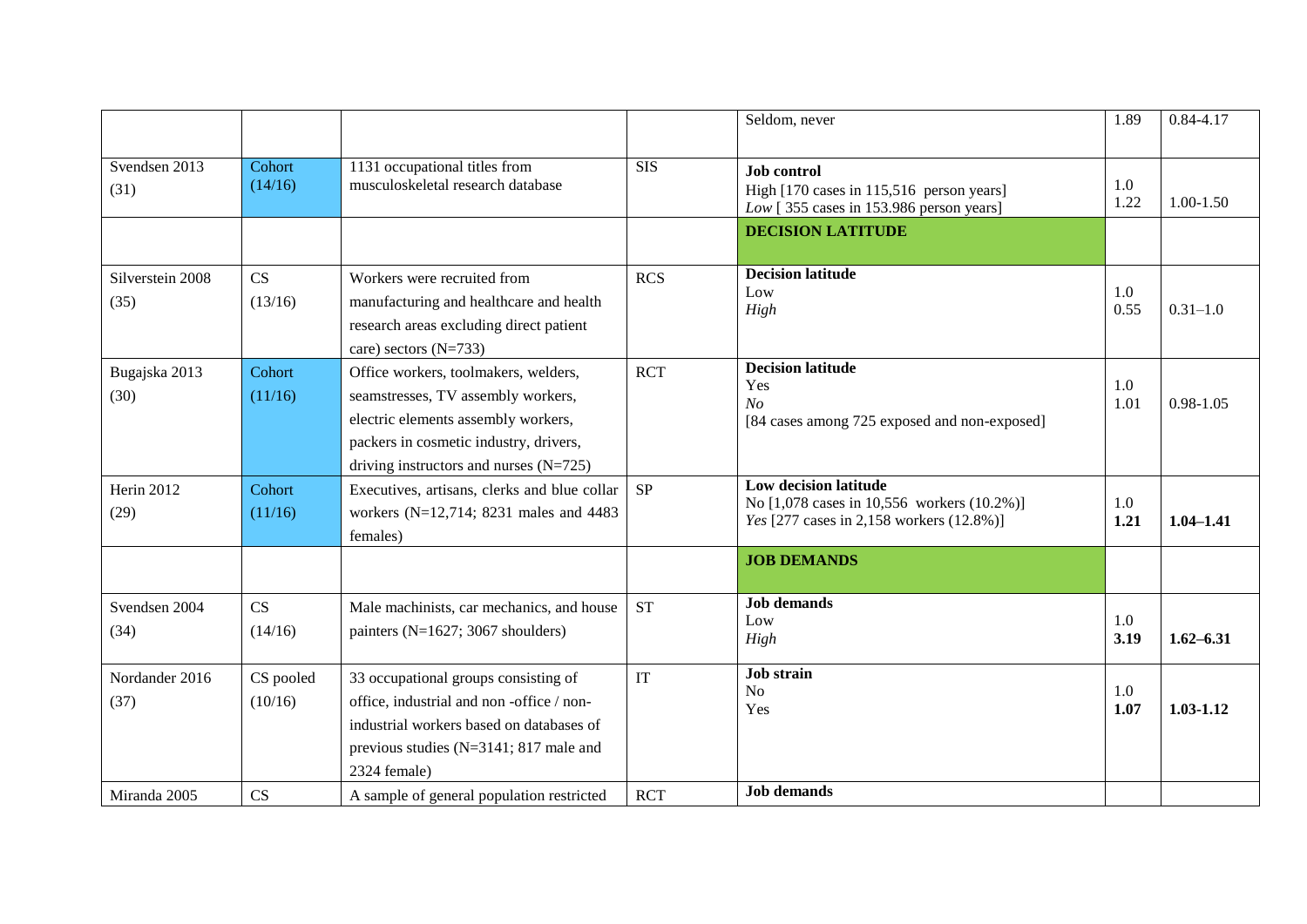| (26)                     | (11/16)           | to subjects aged 30-64 years who had held<br>a job during the preceding 12 months<br>$(N=8028)$                                                                                                         |            | Low<br>High                                                                                                                           | 1.0<br>1.7                       | $1.0 - 3.0$                    |
|--------------------------|-------------------|---------------------------------------------------------------------------------------------------------------------------------------------------------------------------------------------------------|------------|---------------------------------------------------------------------------------------------------------------------------------------|----------------------------------|--------------------------------|
| Grzywacz, 2012<br>(22)   | CS<br>(9/16)      | Poultry processing and other manual<br>workers $(N=513)$                                                                                                                                                | <b>RCS</b> | <b>Psychological demand</b><br>Seldom, never<br>Almost always                                                                         | 1.0<br>1.30                      | $0.61 - 2.69$                  |
| Bugajska 2013<br>(30)    | Cohort<br>(11/16) | Office workers, toolmakers, welders,<br>seamstresses, TV assembly workers,<br>electric elements assembly workers,<br>packers in cosmetic industry, drivers,<br>driving instructors and nurses $(N=725)$ | <b>RCT</b> | <b>Mental job demands</b><br>N <sub>o</sub><br>Yes<br>[84 cases among 725 exposed and non-exposed]                                    | 1.0<br>1.05                      | $0.99 - 1.11$                  |
| Bugajska, 2013<br>(30)   | Cohort<br>(11/16) | Office workers, toolmakers, welders,<br>seamstresses, TV assembly workers,<br>electric elements assembly workers,<br>packers in cosmetic industry, drivers,<br>driving instructors and nurses $(N=725)$ | <b>RCT</b> | Physical job demand<br>No.<br>Yes                                                                                                     | 1.0<br>1.23                      | $0.89 - 1.71$                  |
| Svendsen 2013<br>(31)    | Cohort<br>(14/16) | 1131 occupational titles from<br>musculoskeletal research database<br>(N=37,402; 15,845 male and 21,557)<br>female)                                                                                     | <b>SIS</b> | <b>Job demands</b><br>Low [294 cases in 168,550 person years]<br>High [230 cases in 101,379 person years]<br>Job demand * job control | <b>HR</b><br>1.0<br>1.13<br>1.28 | $0.94 - 1.36$<br>$0.86 - 1.89$ |
| Herin 2012<br>(29)       | Cohort<br>(11/16) | Executives, artisans, clerks and blue collar<br>workers (N=12,714; 8231 males and 4483<br>females)                                                                                                      | <b>SP</b>  | High psychological demand<br>No [535 cases in 5,283 workers (10.1%)]<br>Yes[820 cases in 7,431 workers (11.0%)]                       | 1.0<br>1.23                      | $1.08 - 1.39$                  |
|                          |                   |                                                                                                                                                                                                         |            | <b>JOB SATISFACTION</b>                                                                                                               |                                  |                                |
| Silverstein 2008<br>(35) | CS<br>(13/16)     | Workers were recruited from<br>manufacturing and healthcare and health<br>research areas excluding direct patient<br>care) sectors $(N=733)$                                                            | <b>RCS</b> | <b>Job</b> satisfaction<br>High<br>Low                                                                                                | 1.0<br>1.64                      | 0.93-2.94                      |